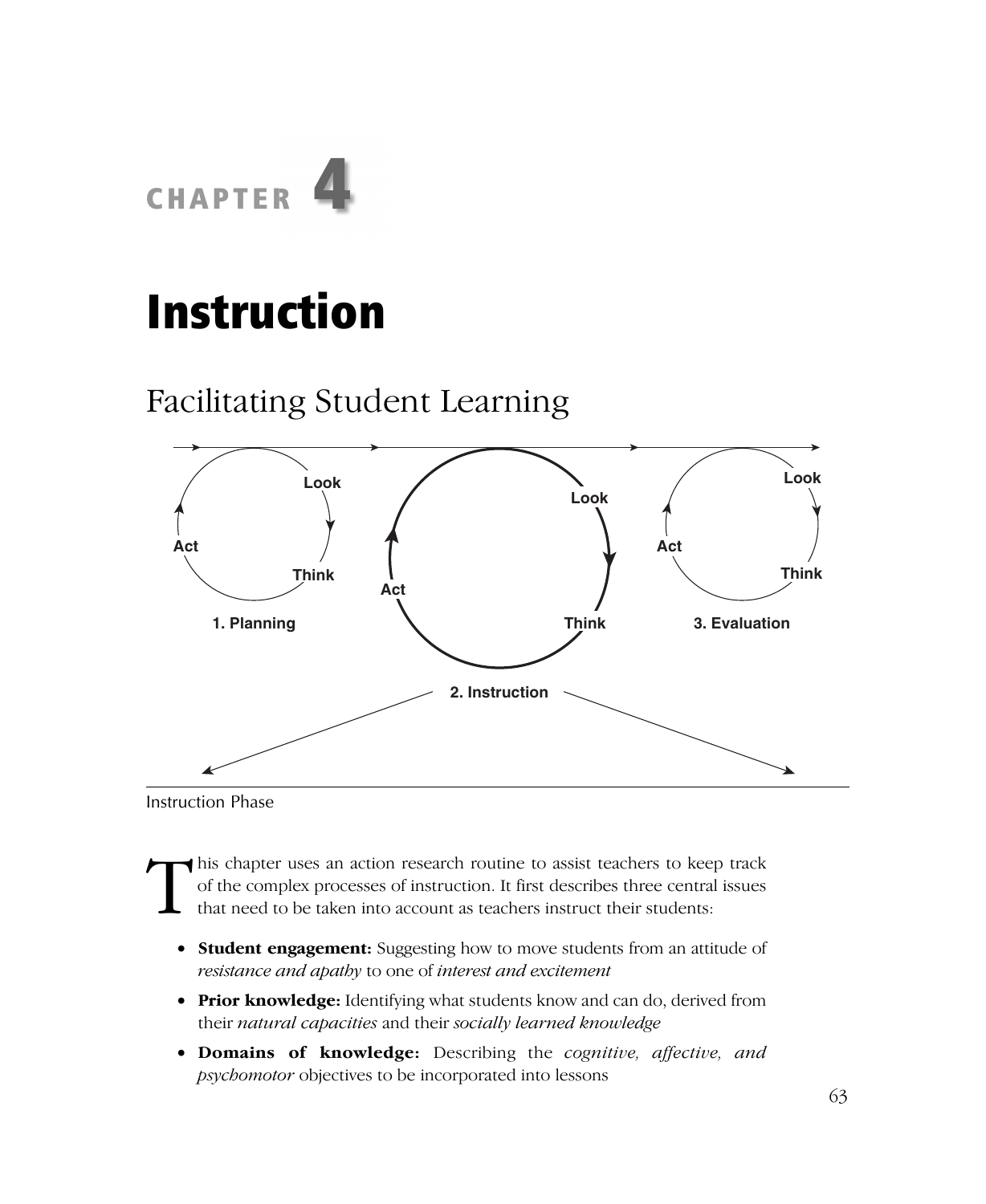It then shows how the Look–Think–Act action research routine can assist teachers to enhance their instruction:

- *Observing* student activities and performance—observing and talking (Look)
- *Checking* student activities and performance—analyzing and assessing (Think)
- *Affirming* or *remediating* student learning through reinforcing comments, repeating instructions and demonstrations, and celebrating success (Act)

## **ACCOMPLISHING EFFECTIVE INSTRUCTION**

Previous chapters described how an action research framework can assist teachers to plan more effective instruction and learning that take into account the diverse characteristics and qualities of their students (Chapter 1), and the multidimensional nature of learning processes (see Chapter 2). Action research, we suggested, provides the means by which teachers can systematically engage these issues and assist their students to attain the standards on which the lesson focuses.

The following sections extend our exploration of these issues, examining some of the basic conditions needed to achieve effective student learning: *student engagement*—finding ways to capture the interest and attention of our students, and *prior learning*—starting with what students already know or can do. We also investigate the *types or domains of knowledge and skill* that students need to acquire as part of their education. Learning, we discover, is much more than memorizing a fixed body of information, but the dynamic acquisition of a wide range of different types of knowledge and skills. Finally, we describe how action research processes assist teachers to take these issues into account as they engage in the demanding but rewarding act of teaching.

## **CONDITIONS OF LEARNING (1): STUDENT ENGAGEMENT**

It is a joy to be in a classroom where students excitedly and enthusiastically engage their work and express clear satisfaction in their accomplishments. The energy and fulfillment evident in this type of context is gratifying to teachers and students alike. The reverse is also sometimes true in contexts where teachers experience groups of students that are sullen, disrespectful, and argumentative, and classroom work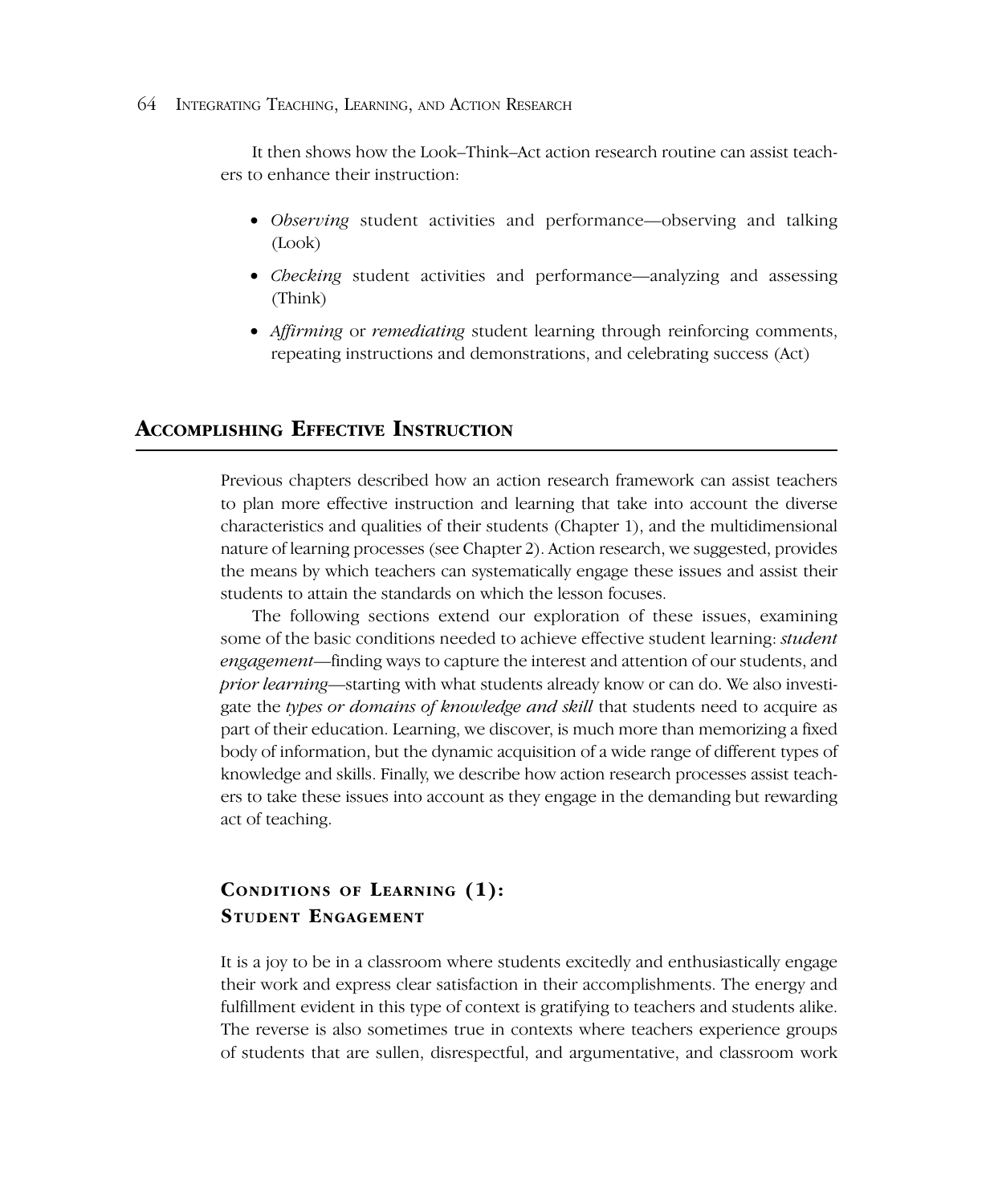becomes a daily grind for all concerned. One of the principal tasks in teaching is to generate a positive orientation in students that enables them to invest themselves in classroom activities and find satisfaction in the outcomes of their endeavors.

As they work through each lesson, therefore, teachers need to be constantly aware of the demeanor of their students and to gauge the extent to which they are actively involved in classroom activities. They will be able to do so by assessing the degree of interest and involvement students express through their actions, behaviors, and responses, and to plan and modify their lessons accordingly.

#### **EXPERIENCING STUDENT ENGAGEMENT**

The levels of student engagement are clearly illustrated by my experience with a particular social studies lesson. On one occasion, following a discussion about people in poverty being always on "the take," I had my students fill out the forms to apply for food stamps. Coming from privileged backgrounds, they had no experience in these matters.

They worked busily, some *excited* by the activity, and most were at least *interested* in the project. Soon, however, their busyness turned to arguing and almost every group was in turmoil. Although they were willing to work on the task at hand, I had not planned well enough for them to accomplish it, and the situation became unpleasant to say the least, with some children becoming quite *resistant* to the activity. We worked it out and muddled through, but many of the children became *apathetic,* and refused to engage in discussions about the issue.

The next year, I was determined to try the lesson once again with a new group of students. This time when teaching the lesson, I assigned class members to a "family" group, and though they became more interested, they were still a bit guarded. All of the important documentation necessary to complete the forms was provided. The student groups just had to locate the information and place it in the correct lines in order to qualify for food stamps. They were motivated to prove me wrong in suggesting that it was difficult to get food stamps. The lesson went off without a hitch, the students being *excited* and engaged for the entire 50-minute lesson, certain that their "family" would qualify for food stamps.

I turned the paperwork over to a local social worker who discovered only one out of the five "family" groups had filled out the forms correctly. It was a great lesson for them about how difficult it is to qualify for food stamps. Surprisingly, for me, the students became quite *apathetic* and resentful, and I was at a loss to understand their responses. Following another discussion, I suggested that maybe the social worker could visit our class, but that was a complete "bomb"!! They had no interest in having someone from the community coming in to "determine how incompetent they were in following directions on food stamp forms." I never dreamed that I would meet such *resistance.* I finally was able to convince my class of the benefit of a session with the social worker, who visited them and answered their predeveloped questions about their failure to receive food stamps.

Upon reflection I saw the errors I had made. Although well-intended, my instruction was not well thought out, and the method of instruction, materials, planning, and implementation needed lots of tweaking to keep the 35 fifth-grade students interested or excited, rather than providing an experience that generated apathy and resistance.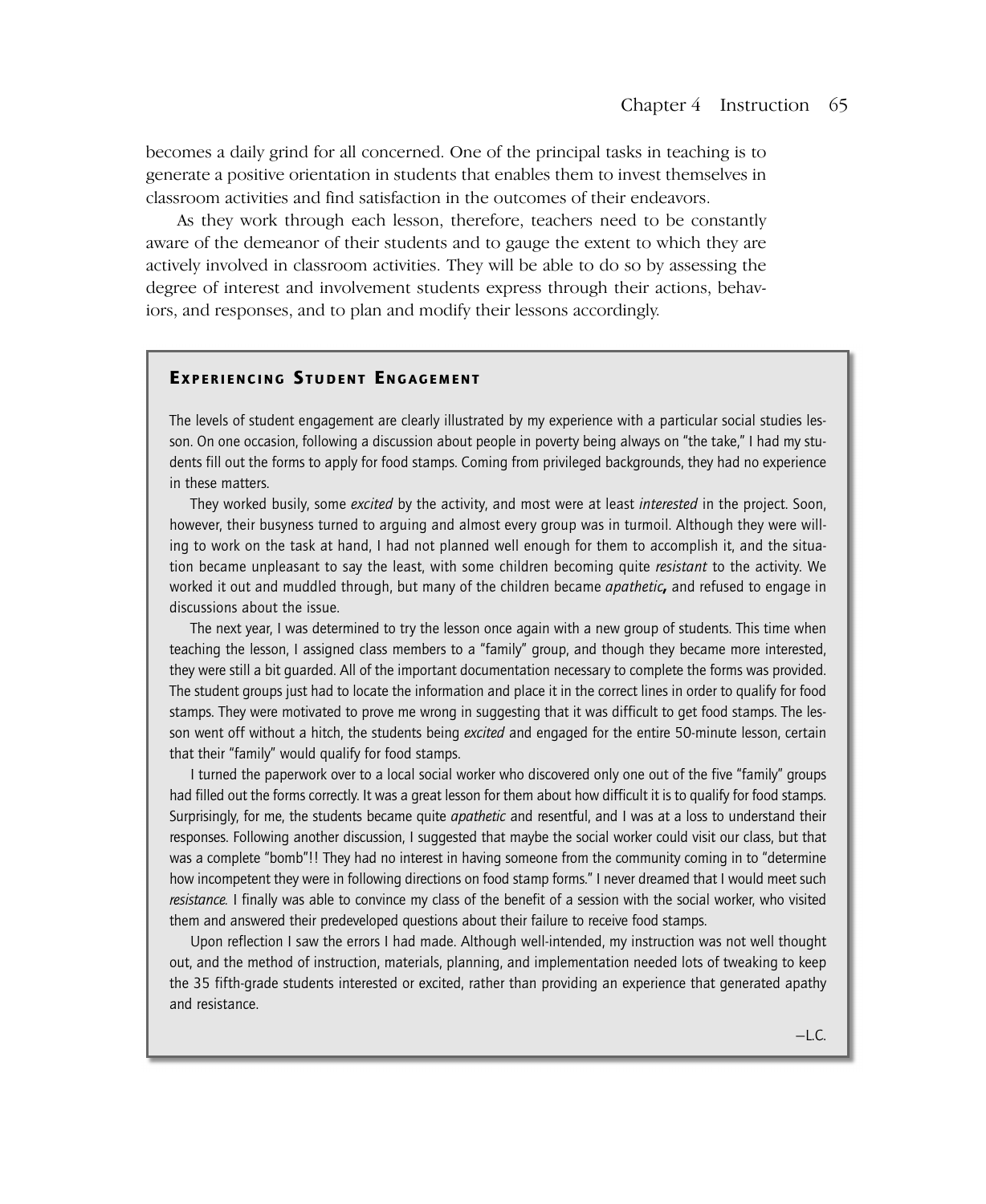A student's orientation to school is considerably affected by his or her history of experience. If students have experienced consistent failure, or have low expectations of themselves due to the influence of family and peers, then teachers need to find ways to provide them with positive experiences that tell them, "You are a clever and interesting person." In this way teachers can overcome messages from past experience and engage the interests and experiences of students. One of the purposes of engaging action research in our teaching is to enable us to acquire and accumulate a body of knowledge about our students that assists us to understand their world, and to therefore be in a position to provide appropriate learning activities and processes.

Through continuing processes of inquiry we can get to know our students—what "turns them on"—in a much more systematic and comprehensive fashion. When we do so, we are in a position to regularly engage our students at the highest levels of the engagement, at a minimum ensuring a level of interest that enables them to produce good learning outcomes, and to reach the highest level—Excitement—on a regular basis. It's the difference between one parent's comment, "Amanda can't wait to come to school, every day!" and another's, "It is just so hard to get James to school in the morning. I just about have to drag him out of the house."

The Index of Engagement (Figure 4.1) suggests the different ways that students are affected by the environment and activities of the classroom. The responses of children engaged at the highest level—Excitement—clearly show their orientation to their work. They animatedly volunteer information; speak enthusiastically; eagerly share their work with others; are smiling, cheerful, and positive; sustain active engagement in their work over extended periods; express great satisfaction; and produce high-quality work. Students at the next level—Interest—are still working well, volunteering information, and speaking about their work. They work cooperatively, are businesslike, are actively engaged, and express satisfaction with the quality of work they produce.

The degree of engagement of these students contrasts markedly to those at the next level—Apathy. When students are in this frame of mind, they are merely "going through a routine," their intent clearly being to "get through the day" or "give the



**Figure 4.1** Index of Engagement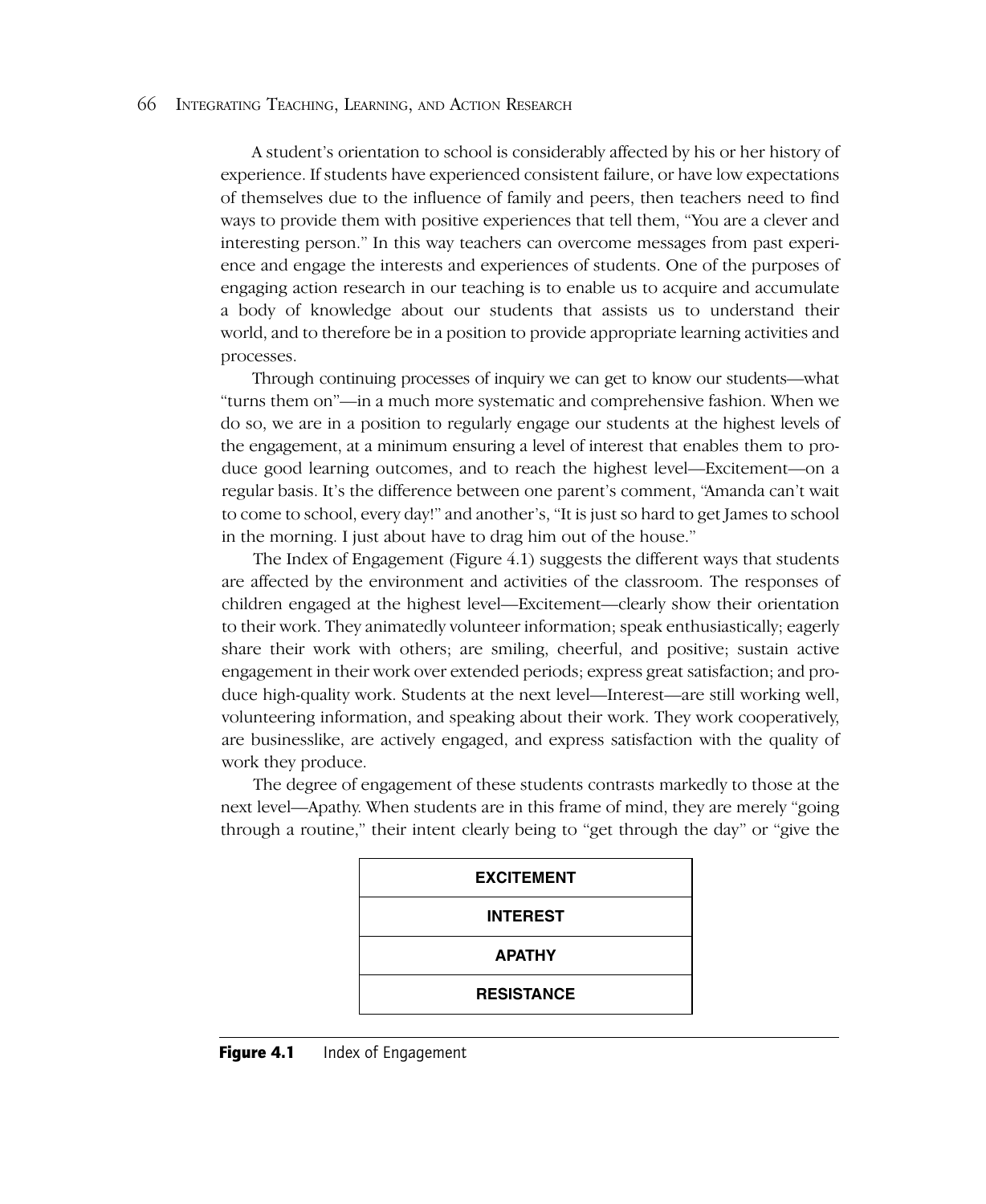teacher what she wants." They provide limited responses to inquiries or suggestions, speak and act lethargically, are disinterested, engage learning tasks in limited fashion, and express little satisfaction in their work, which is often of marginal quality. In the worst case they may become "Resistant," refusing to respond to teacher questions, suggestions, or directives; being challenging and disrespectful; engaging in uncooperative or disruptive behavior; being surly or angry; engaging their work in tokenistic fashion; expressing overt disinterest; and producing very poor quality work.<sup>1</sup>

One of the major purposes of the processes described in this book is to assist teachers to identify ways they can move their students "up the ladder" of this index. The following chapters suggest some ways in which teachers can provide students with learning activities that engage their interest, but the major way this happens is for us to figuratively get into the minds of the students, envisioning the types of events and activities that excite their attention and link with the world they know. Though there are clearly times when teachers need to direct misbehaving students to focus on their studies, a consistent default to threats or directives signals the need to rethink the lesson.

As the following section suggests, a fundamental strategy is to link the activities in the lesson to events and experiences grounded in the students' life worlds. The lesson on the artwork of Jacob Lawrence, for instance (see Chapter 3, p. 000), used guest speakers, visits, and a variety of other activities to actively link the children to the subject matter. The Community Commercial Project lesson (see Appendix, pp. 000–000) likewise engages the students directly in explorations and activities related to their local community. Engagement is not something that is achieved separately, and though often an important feature of the first stages of a lesson, it is accomplished in an ongoing way throughout the activities and events comprising classroom life.

## **CONDITIONS OF LEARNING (2): PRIOR KNOWLEDGE— WHAT STUDENTS KNOW AND CAN DO**

The need to frame teaching within a process of inquiry also becomes evident when we consider the nature of the learning process. Two fundamental conditions provide the very foundations of the process of learning and instruction—what students know and what they can do. These fundamentals can be encapsulated in the simple statements:

## *Start with what students KNOW. Work with what they can DO.*

What students have learned in school comprises but a small fraction of what students KNOW. What they KNOW comes from a long history of learning and experiences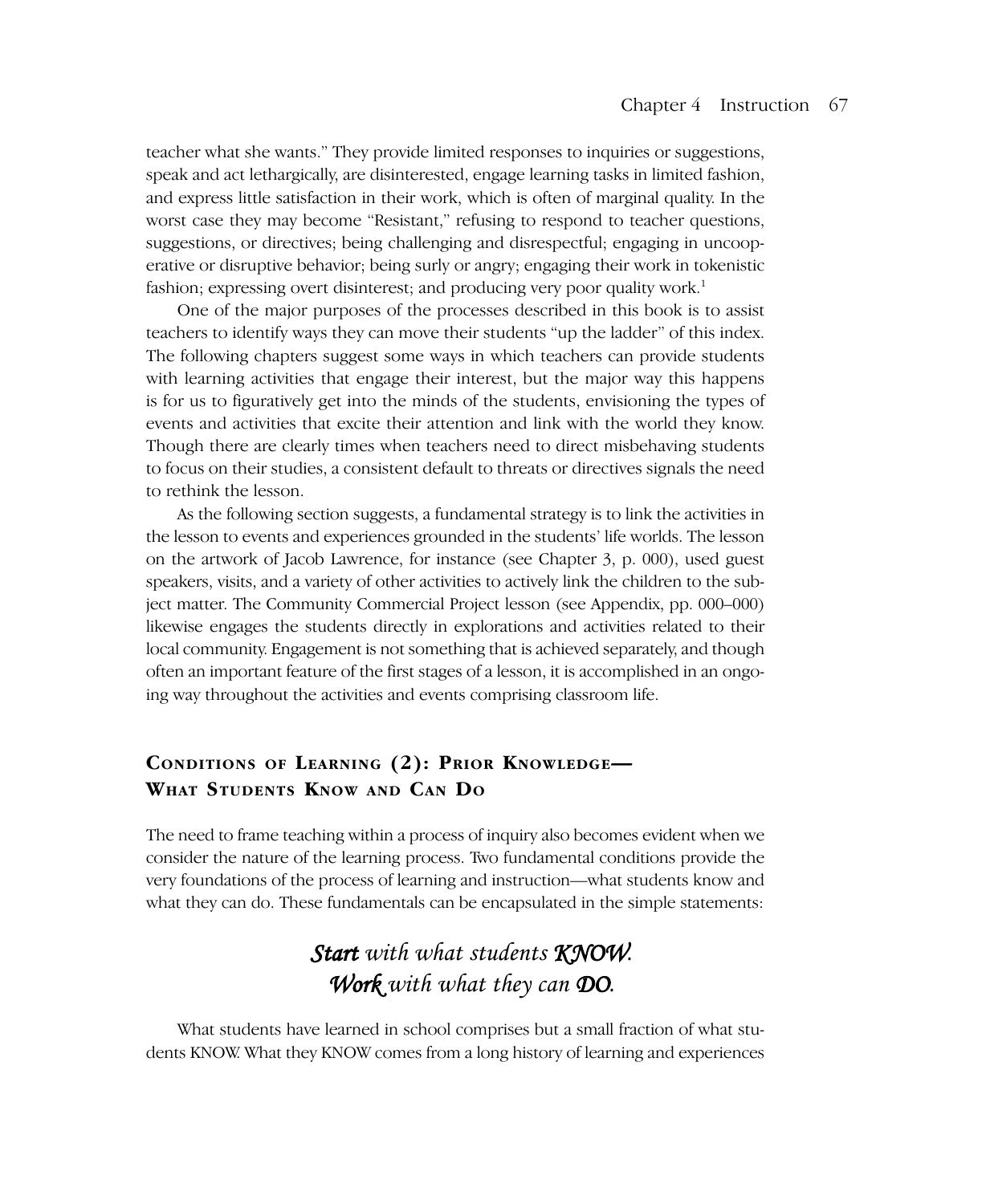in their family and community contexts, and from diverse other sources including the media and experiences in travel or visits to other towns, cities, communities, and sometimes countries. The extensive corpus of knowledge that "comes through the door" with every child provides a rich resource from which rich learning experiences can derive.

What a student can DO likewise encompasses a much wider range of capabilities than is measured or recorded in school tests and achievement records. It encompasses all the skills that students acquire in the first years of their lives and in consequent life in their family and community. This may cover a wide range of skills that may not be evident within a classroom environment, but that have the potential to greatly extend the possibilities open to the teacher.

#### *Diversity in Student Capabilities and Capacities*

Any group will include students with widely divergent natural levels of ability and comprise individuals at quite different stages of development. If we ask them to engage in activities they have not the capacity to accomplish, we set them up for failure. Conversely, if we fail to provide opportunities for them to make full use of their skills and capacities, their learning will be stunted, and their potentials unrealized. A group is likely to include individuals with highly developed artistic skills and others who struggle to draw a straight line with a rule; some who are highly adept in the sports field and others who bumble and bungle their way through the simplest physical task; some who engage in highly mature modes of conversation and others who converse in a childlike manner. Some of this results from their history of experience, but their natural abilities also play an important role in what a student can and cannot do.

Gardner's (1999) work on multiple intelligences alerts us to the many capacities and capabilities that can be used in learning. He suggests that different students have different strengths and learn in different ways, engaging linguistic, logical, spatial/visual, musical, kinesthetic, interpersonal, intrapersonal, and naturalistic intelligences in the process of learning. When we take advantage of these multiple intelligences, we increase the learning potentials of our students, and open up the possibilities and potentials that are in them all.

Student diversity is therefore a common artifact of everyday classroom life, but it is sometimes manifest in students whose capacities—physical, emotional, and intellectual—are so dramatically different from others that they are classified as special needs students. As indicated in all lesson plans, specific strategies may be needed to accommodate those whose capacities do not fit the norm. This is as true for those who are linguistically different—who have limited understanding of the standard classroom language—as for those with particular physical, emotional, or intellectual impairments, though the former may be chronic conditions.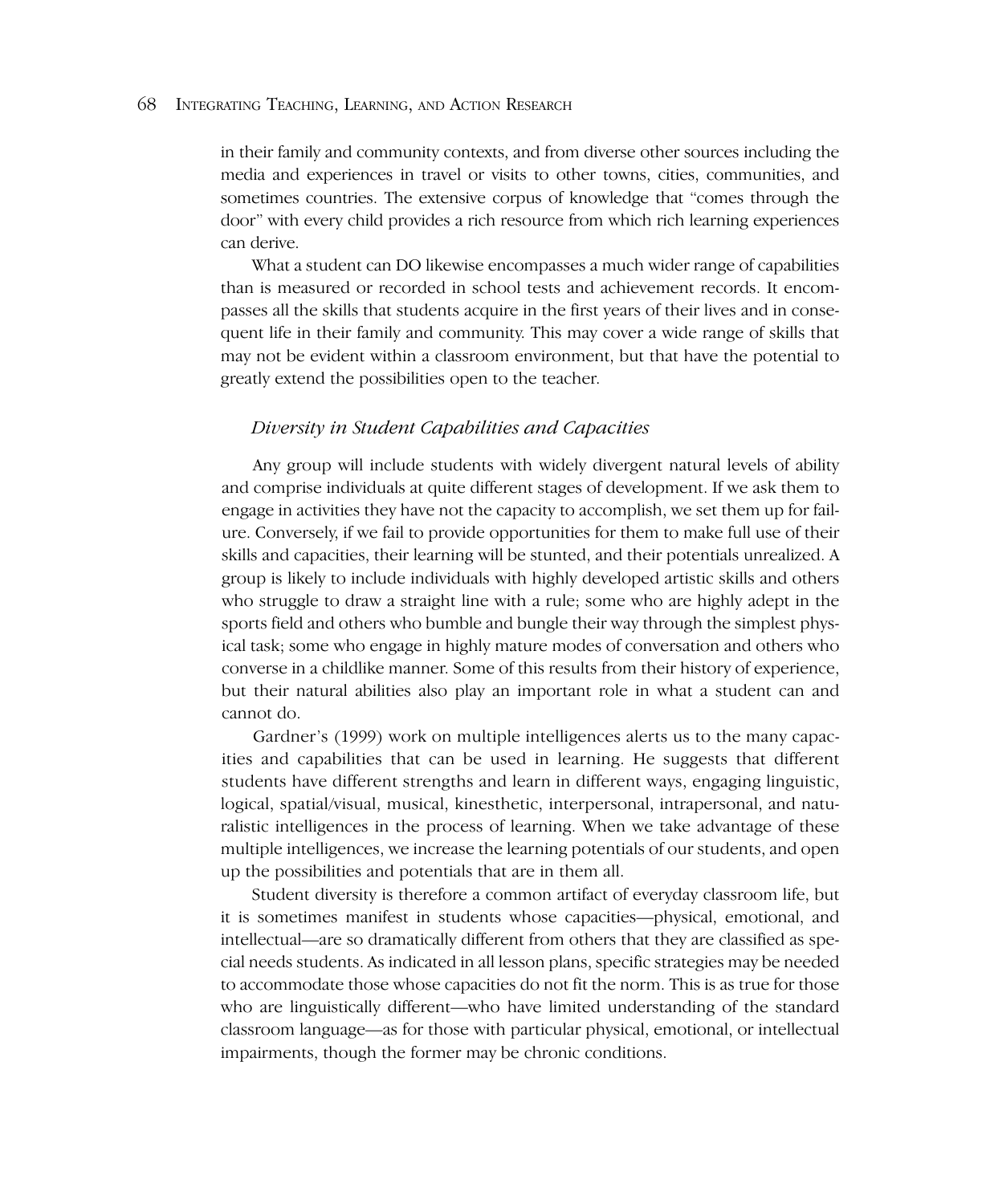## *What a Child Knows and Can Do: Family and Community Experiences*

An extensive and powerful body of research on educational achievement stretching back more than 50 years (e.g., Coleman et al., 1966; Jencks et al., 1972) shows clearly that factors related to the family and community have a much greater effect on academic achievement. So clear is this connection that it is now accepted as a given in the educational research literature. What it suggests is that classroom activities that fail to take account of students' family and community environments are likely to have less chance of enabling them to successfully achieve the academic goals of the school. Only by starting with what the child knows and can do, not just in the limited sense of a pretest of discrete lesson content, but across all areas of intelligence, can a teacher provide the means by which students can connect with the activities and events in the classroom—to move from the known to the unknown.

A major purpose of the action research routines embedded in these pages is to provide the means to reveal the students' tacit knowledge—knowledge often unspoken and of which individuals may not be consciously aware—and to use that as an important feature of the lesson. Providing students with opportunities to reveal and further explore their own experience supplies a resource that enriches the learning experience and provides a basis for higher levels of engagement.

The need to start with "what the students know" is evident in all lessons, but is a particular focus of action learning/inquiry learning approaches to instruction (see, e.g., "The Artwork of Jacob Lawrence" in Chapter 3 on p. 000, and the Appendix). As the following narrative—"A Community Commercial"—suggests, teaching is much more than providing students with a fixed body of knowledge to memorize. It is a process of using the students' knowledge of their own locality to construct highly engaging and creative learning experiences that provide students with a richly rewarding education.

### **A CO M M U NI T Y CO M M E R C I A L**

The Appendix incorporates a lesson plan for a group of middle school students from Aston Point, an urban community in New Jersey. Needing to engage students in an oral history project, the teacher discovered through her initial investigation that the students were dissatisfied with the condition of their community and wished to do something about it. By assisting students to reflect on the possibilities open to them, the teacher enabled them to identify what was good about their community and what it had to offer. Through ongoing processes of inquiry, they not only identified these features of their community, but also decided to make a "commercial." They engaged in a wide range of diverse learning activities in order to write a script, videotape appropriate material,

*(Continued)*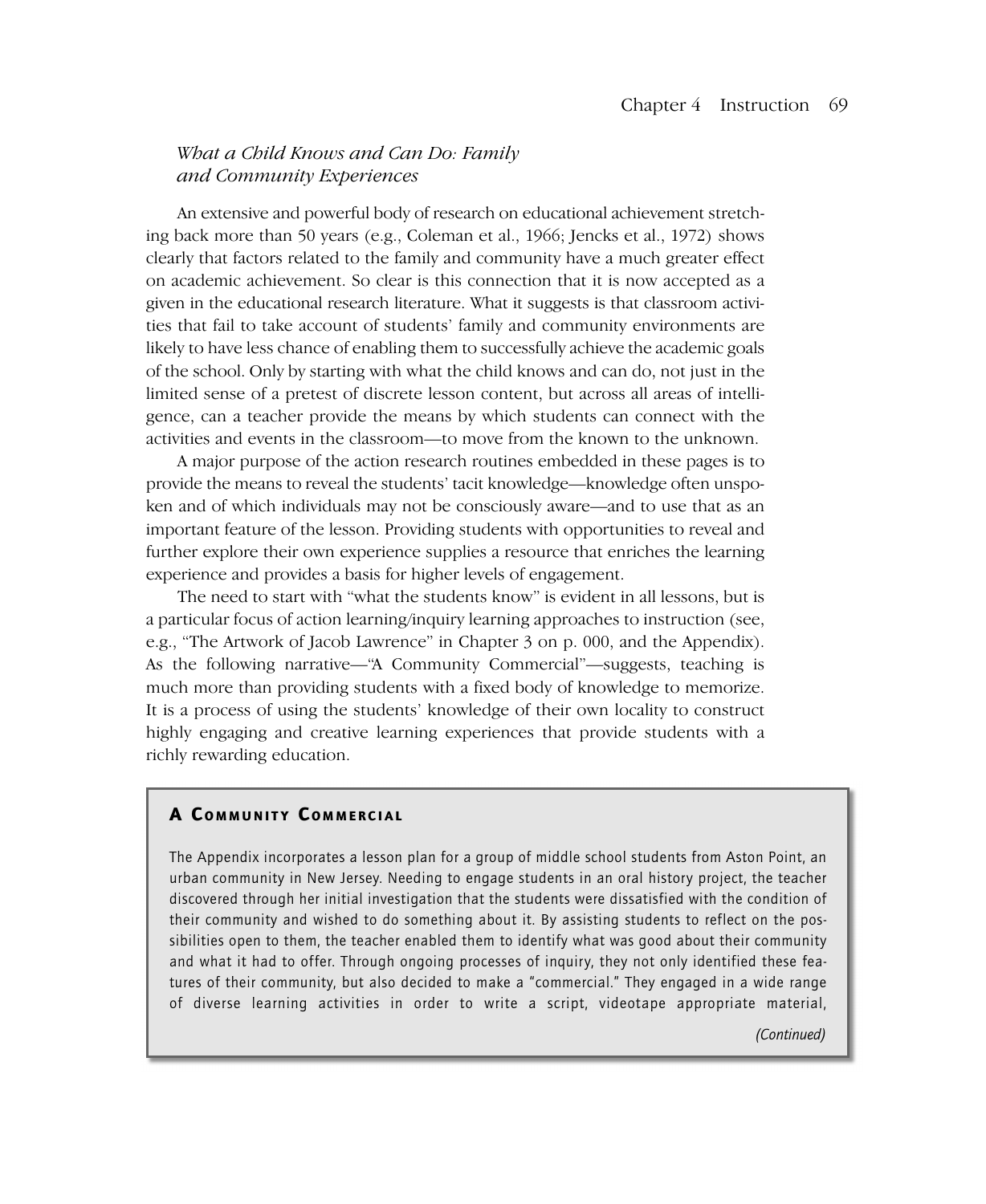#### (Continued)

and produce a video. Their interest and enthusiasm enabled them to complete a video that was shown to an audience of students, teachers, parents, and community members, and was applauded by all. The wide range of learning objectives they accomplished in the process was testament to the educational potential that exists in every community.

 $-S.B.$ 

#### *Understanding and Using Student Knowledge and Experience*

Teachers therefore need to accumulate a body of knowledge and understanding of the multiple dimensions of their students. If they assume that their own "body of knowledge," or understandings, can provide a sufficient basis for their students' learning, if they fail to capitalize on the richly diverse knowledge that derives from their students' history of experience, then they will fail to fulfill the learning potentials that are in every classroom. Teachers need, in other words, to engage in ongoing "research" to engage the body of understanding that enables them to successfully accomplish the rewarding task of facilitating their students' learning.

If we are to ground their learning in "what is known," then we have much to learn to ensure that our classrooms are interesting, engaging, and productive learning contexts for our students.

Fortunately, we have a range of resources that can assist us in this process of learning. While the students themselves provide a wonderful source of information, parents, community members, media, literature, and many other sources provide the means to engage the world of the students we serve. We also have a body of information in school records that provide indications—test results, past reports, and so on—that enable us to build a picture of the capabilities and past performance of each student.

The following activities provide just a few of the ways in which teachers can start to build an understanding of their students. They involve activities that take them out of the classroom, and may require them to take extra time outside of the school schedule, but the rewards for doing so far exceed the relatively small investment required. Teachers may:

- Talk about the local community in class, ask questions about it, and provide opportunities for students to recount stories of family and community events.
- Ask some students to take them for a short tour of their neighborhood.
- Meet small groups of students for a soda in a local fast food establishment.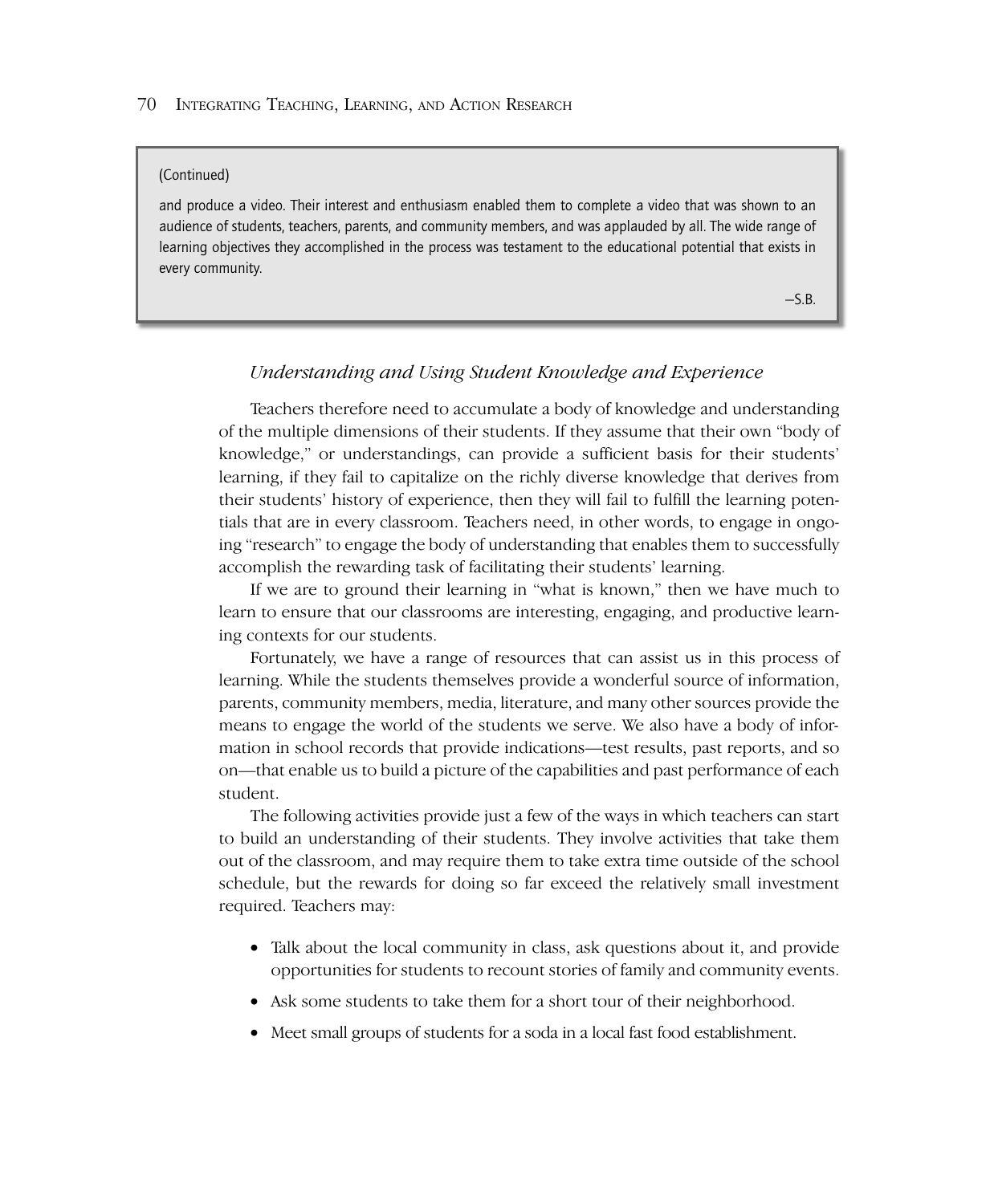- Take small groups of students for short excursions to interesting places or events in the area—a concert in the park, an exhibition or display in a local venue.
- Visit students at home to meet parents and siblings.

Each of these types of activity not only enables teachers to gain a greater understanding of their students, but provides rich material to incorporate into classroom learning activities. As they enter family and community life worlds, teachers also learn to understand their students in a richly meaningful way, and in the process develop relationships that enable them to accomplish their work more effectively. Action research and action learning routines enable both teachers and students to reveal these rich potentials and to incorporate them into teaching/learning processes. As Figure 4.2 indicates, they provide the means for teachers to reveal the strengths within each student—what they know and can do, and to use them to move into the unknown—what they must learn.



**Figure 4.2** Using What Students Know and Can Do

## **CONTENT OF THE CURRICULUM: DOMAINS OF KNOWLEDGE**

Any curriculum includes a multitude of elements that signal the wide array of skills and knowledge teachers must assist their students to learn. This diversity, however, is not just a random array of information and behaviors, but a carefully organized body of knowledge that can be systematically developed as students move through their schooling. As described in Chapter 1, Bloom, Krathwohl, and their colleagues described a taxonomy containing three *domains* that provide us with the means to keep track of the distinct types of knowledge and skills our students need to acquire—the cognitive domain that focuses on intellectual skills, the affective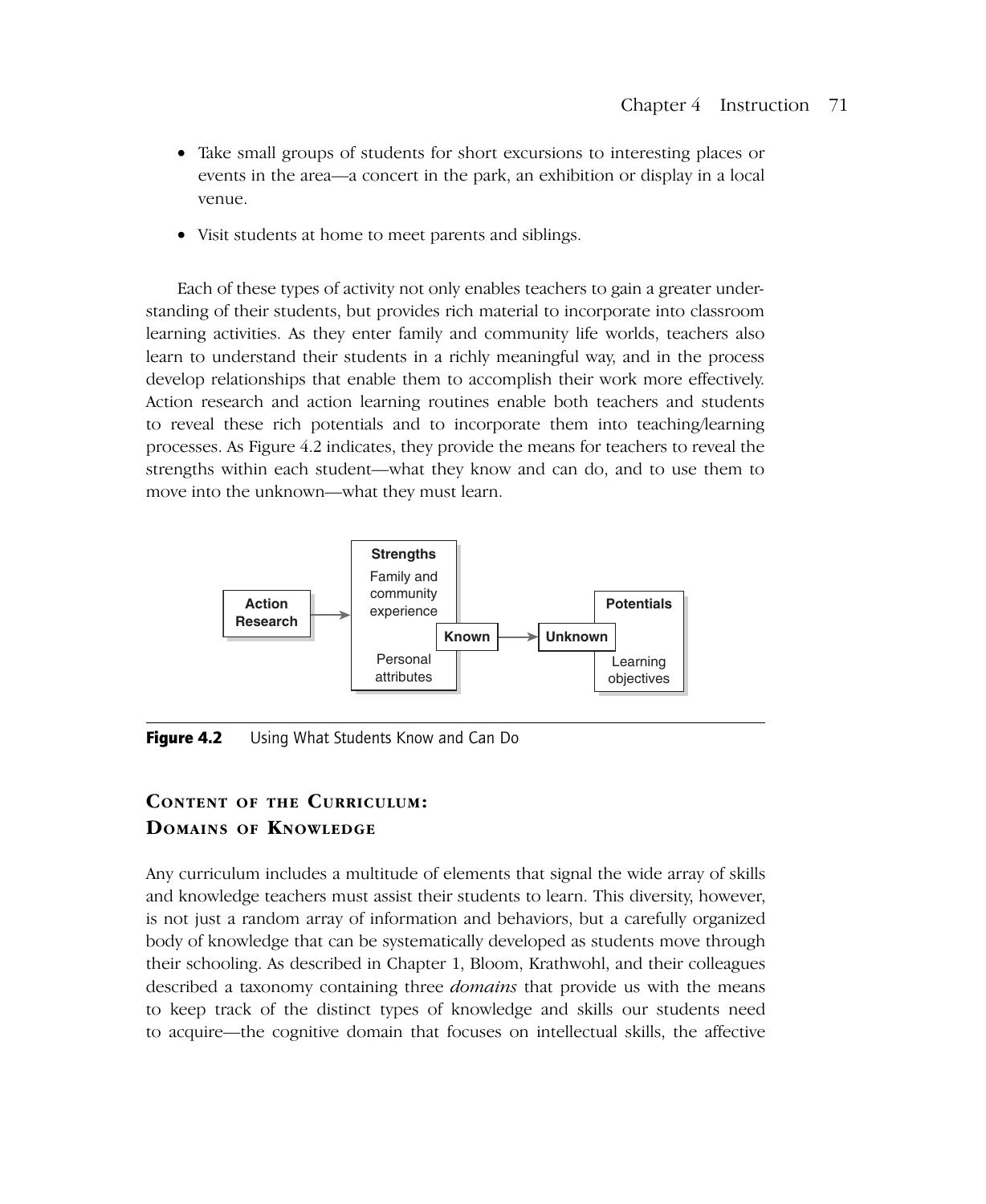domain that relates to feelings or emotional orientations, and the psychomotor domain concerned with physical skills and attributes.

## *Taxonomy of Educational Objectives: The Cognitive Domain*

Chapter 1 signaled the diverse array of knowledge and skills that comprises any school curriculum, indicating the diverse elements that need to be incorporated into any lesson. The diverse nature of student learning is signaled in the terminologies (verbs) used to describe learning outcomes and learning activities. Bloom and Krathwohl's taxonomy of educational objectives (1956) thus includes the following terms:

- **Knowledge:** Define, recall, recognize, remember, label, list, name, reproduce
- **Comprehension:** Grasp (the meaning), compare, contrast, rephrase, explain, restate, give examples
- **Application:** Apply, use, employ, utilize, implement, produce, report, show, write, solve, develop, predict, illustrate
- **Analysis:** Break down, categorize, arrange, compare, correlate, differentiate, distinguish, prioritize, infer, separate, subdivide, conclude, determine
- **Synthesis:** Adapt, combine, compose, create, devise, produce, design, develop, construct, incorporate, integrate plan, structure
- **Evaluation:** Judge, evaluate, appraise, compare, conclude, justify, assess, critique, decide (the merit)

A classroom lesson that requires students to remember discrete pieces of information—What is the capital of Illinois?—requires the student to *remember* that fact and to be able to reproduce it at a later time. The student then can be said to "know" that information merely by responding "Springfield" to that question. To demonstrate that she understands or *comprehends,* however, the student would need to explain what is meant by the word "capital," providing evidence that she understood it in terms of a "seat of government" and thus demonstrated that she "knew" the significance of that statement. Further indications of the extent of the student's level of comprehension would require a more extended set of learning activities that required the student to present evidence that she could differentiate a capital from other important centers (e.g., industrial, commercial)—*application, analysis.* Given the requirement to describe a hypothetical state, she would be able to incorporate a capital and its operation appropriately—*synthesis*—and assess the merits or adequacy of different capitals.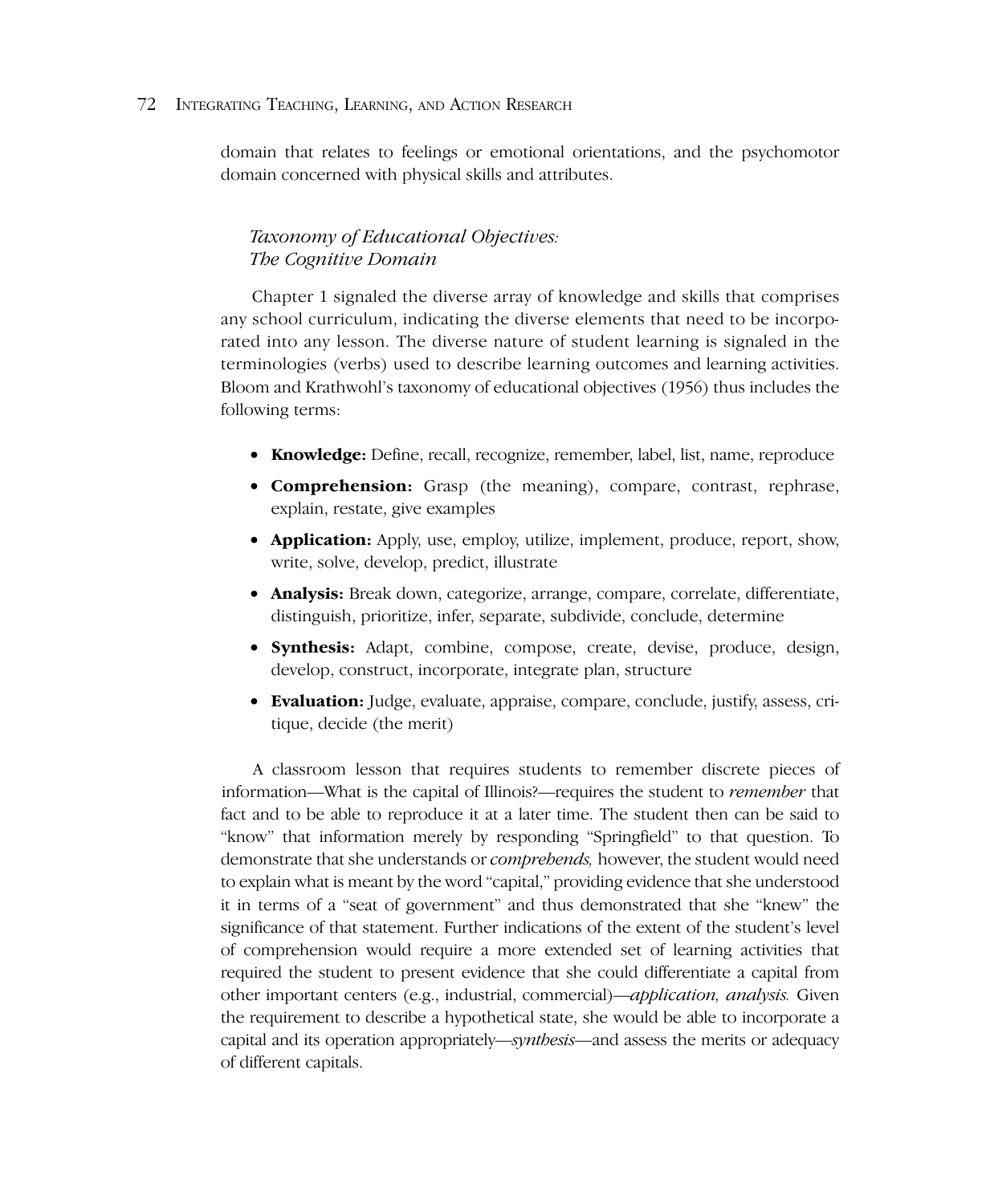#### Chapter 4 Instruction 73

The teacher's task, in this process, is to provide a sufficiently diverse range of learning tasks to ensure that students accomplish all of the domains that are signaled in the state standards. The teacher would not only provide generative questions that would elicit the different forms of knowledge, but also provide activities that would enable students to learn and demonstrate that they had acquired the different forms of knowledge incorporated into the standards.

The lesson plans incorporated into the chapters and the Appendix provide many examples of the different questions and activities teachers use to accomplish these tasks. The persuasive speaking lesson at the end of this chapter (p. 000), for instance, provides examples of the questions used by the teacher:

How do your friends try to convince you about something?

What makes their argument effective?

What speeches have you heard recently to persuade you to take a particular point of view on an issue?

What did the speaker do that made his or her speech persuasive?

These not only require students to remember events, but to understand, analyze, synthesize, apply, and evaluate. Further activities within the lesson enable students to reinforce and extend the different forms of knowledge they acquire about the topic in question, and to demonstrate their levels of proficiency with regard to the state standards around which the lesson is centered. A good example of the relationship between objectives and standards is found on p. 000 of the Appendix, Case Example 1— the lesson on sea life.

Anderson and Krathwohl (2001) have recently suggested an enhanced taxonomy that distinguishes the different domains of knowledge from the cognitive processes required to attain them. Their schema envisages knowledge in four domains:

- **Factual knowledge:** Knowledge of terminology, specific details, and elements
- **Conceptual knowledge:** Knowledge of classifications and categories; of principals and generalizations; of theories, models, and structures
- **Procedural knowledge:** Knowledge of subject-specific skills and algorithms; of subject-specific techniques and methods; and of criteria for determining choice of procedures
- **Metacognitive knowledge:** Awareness and knowledge of one's own cognition strategic knowledge, cognitive tasks, and self-knowledge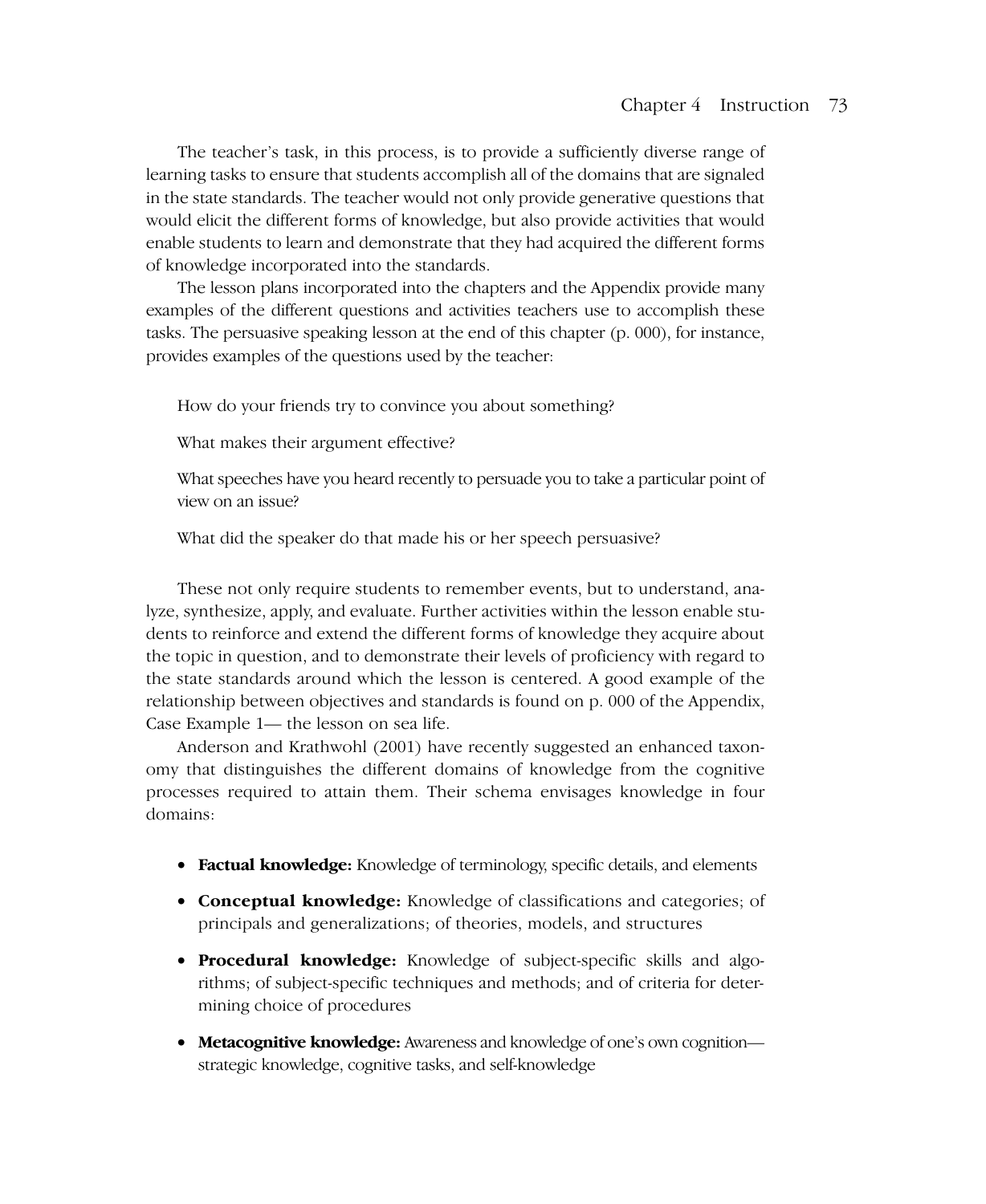The cognitive processes required to acquire these forms of knowledge include the ability to:

- **Remember:** Recognizing, recalling
- **Understand:** Interpreting, exemplifying, classifying, summarizing, inferring, comparing, and explaining
- **Apply:** Executing, implementing
- **Analyze:** Differentiating, organizing, attributing
- **Evaluate:** Checking, critiquing
- **Create:** Generating, planning, producing

Anderson and Krathwohl (2001) suggest that we can keep track of these different elements by placing them in a taxonomy table (see Table 4.1) that enables us to check that, over time, the educational objectives in our lessons will cover the full range of types of knowledge and cognitive processes:

|                            | Cognitive process dimension |            |           |           |          |        |
|----------------------------|-----------------------------|------------|-----------|-----------|----------|--------|
| Knowledge dimension        | Remember                    | Understand | Apply     | Analyze   | Evaluate | Create |
| Factual knowledge          |                             | Obj 1.3    |           |           |          |        |
| Conceptual knowledge       |                             |            | Obj 1.3.1 |           |          |        |
| Procedural knowledge       |                             |            | Obj 1.3.2 |           |          |        |
| Metacognitive<br>knowledge |                             |            |           | Obj 1.4.1 |          |        |

#### **Table 4.1** Taxonomy Table of Educational Objectives

According to this schema, lesson plans should incorporate learning processes that enable students to acquire the different forms of knowledge and cognitive skills required to attain the standards on which a lesson focuses. These more sophisticated processes of learning provide students with the means to acquire the comprehensive body of knowledge and skills that will enable them to navigate the increasingly complex social worlds they face in this 21st century.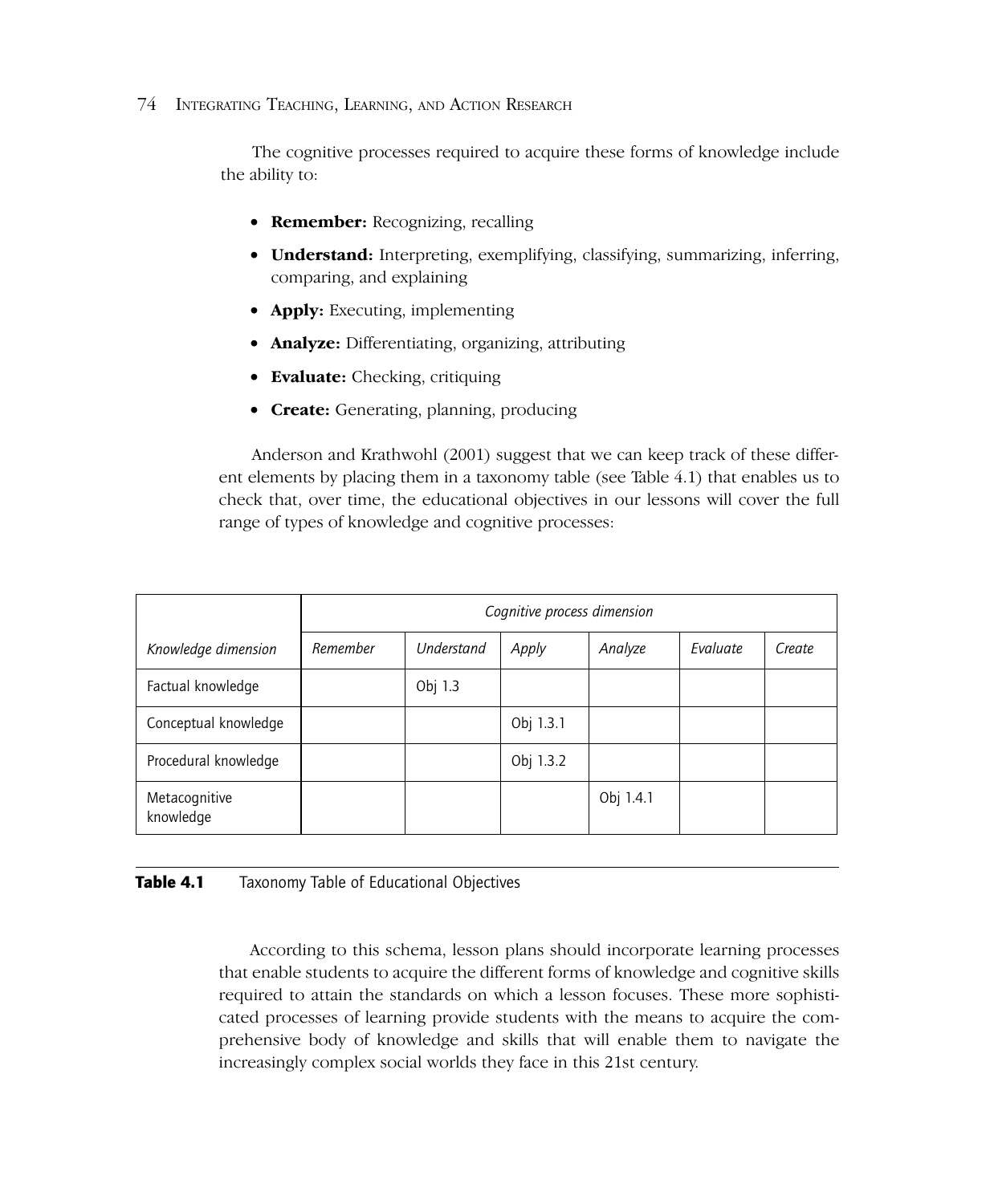#### Chapter 4 Instruction 75

## *Taxonomy of Educational Objectives: The Affective Domain*

The affective domain is concerned about the *feelings* or *emotional orientation* an individual has toward people, events, activities, objects, or places. The affective dimension is a key determinant of behavior, the way people *feel* about issues and events largely determining the way they respond and behave. This contrasts with the cognitive domain that focuses on the way people *think* about issues. When students are learning, they are not only learning the content of a lesson, they are also acquiring attitudes, opinions, appreciations, values, and interests. The purpose of teaching is therefore not only to enable students to acquire information and skills, but also to ensure that the learner acquires appropriate attitudes and values. When students learn about cultural difference, for instance, we are not just teaching them the facts of cultural difference, but assisting them to learn that different lifestyles and ways of living are OK. When we teach them reading, we not only provide them with the skills, but also seek to give them a positive orientation toward literacy.

As teachers plan and implement their lessons, therefore, they need to incorporate activities and events that provide an appropriate emotional orientation toward the content of the lesson. Krathwohl and his colleagues (1964) have suggested a taxonomy that maps out the different types of emotional orientation that can be included in any set of educational objectives. These suggest that lessons should incorporate questions, activities, and interactions that enable students to develop the following capacities:

- **Receiving:** Being aware of or attending to something. A teacher would be aware of whether the student is focused on the learning activities being engaged. Behavioral terms associated with this domain include: looks, watches, listens, accepts, identifies, and so on.
- **Responding:** Actively participating, attending to events, and reacting appropriately to stimuli. Behavioral terms include: participates, responds, volunteers, obeys, answers, shows interest, enjoys, performs, presents, reports, and so on.
- **Valuing:** Attaching worth to particular ideas, objects, behaviors, or other phenomena, ranging from acceptance to commitment. Students demonstrate values through their actions and their words. Teachers present learning activities to assist students reveal and develop their values. Behavioral terms associated with this domain include: believes, values, supports, appreciates, shows concern, demonstrates, justifies, proposes, shares, and so on.
- **Organization (of value complex):** Building an internally consistent values system. Learners compare different values, resolve conflicts among them, and develop a personal philosophy. They recognize the need for balance, think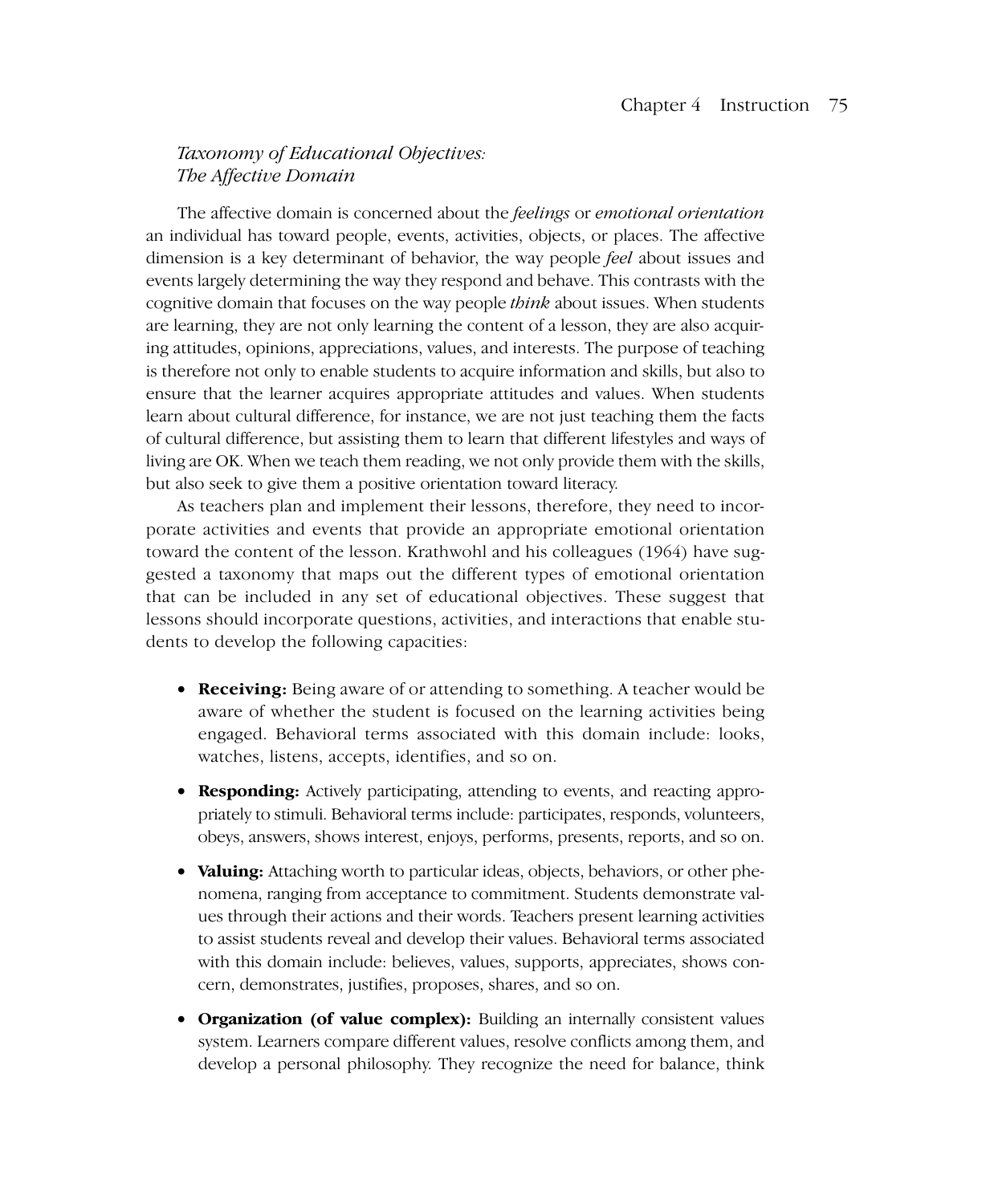systematically in solving problems, and accept responsibility for their own behavior. Behavioral terms include: arranges, combines, compares, integrates, modifies, organizes, generalizes, commits, and so on.

• **Characterization (by a value or value complex**)**:** Acting consistently according to a set of internalized values. Behavior is consistent and predictable. Behavioral terms include: displays self-reliance and appropriate personal, social, and emotional adjustment; works independently; maintains good habits; and so on.

This taxonomy is hierarchical (Figure 4.4), so that the early years of schooling will be on attributes within the lower levels of the taxonomy—receiving, responding, and valuing, with increasing emphasis being placed on organization and characterization in the higher grades.



**Figure 4.3** Taxonomy of Educational Objectives: The Affective Domain

## *Taxonomy of Educational Objectives: The Psychomotor Domain*

A school curriculum is concerned not only with development of intellectual and emotional capacities, but also with the physical attributes a person needs to acquire or enhance in the course of their education. Psychomotor attributes are therefore important in areas such as speech development, reading, writing, physical education, artistic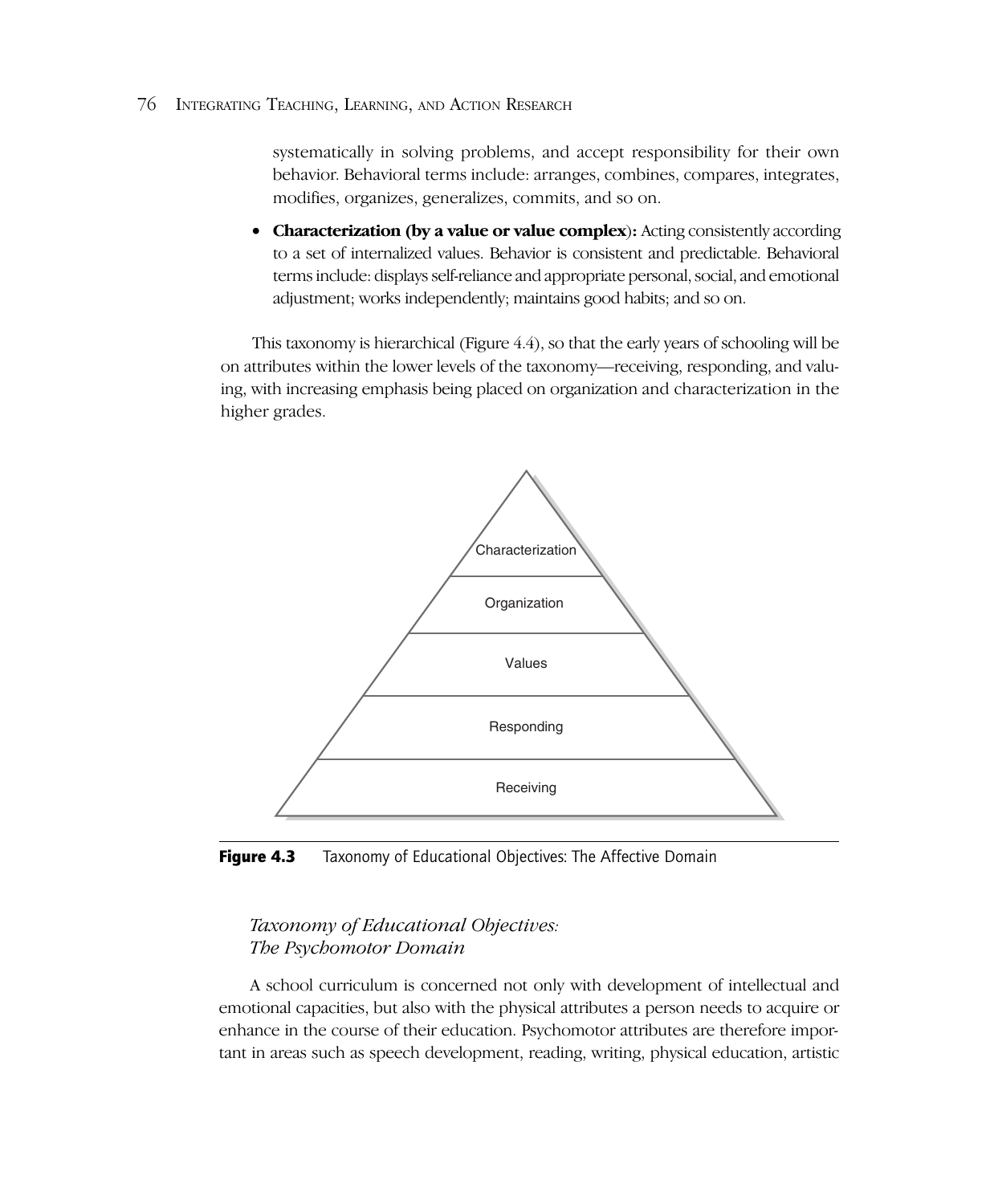performances, and so on. The psychomotor domain presented by Harrow (1972) describes the development of physical attributes and capacities:

- **Reflex movement:** Reactions that are not learned, for example, response to pain
- **Fundamental movements:** Basic movements such as walking, grasping, nodding, sitting, standing, and so on
- **Perception:** Response to stimuli, for example, visual, auditory, kinesthetic, tactile discrimination
- **Physical abilities:** Strength, agility, flexibility, endurance, and so on
- **Skilled movements:** Advanced abilities and complex movements required for sports, dance, acting, and so on
- **Nondiscursive communication:** Expressive and interpretive movements, including those incorporated into dancing and gymnastics, as well as body language in normal communication

General objectives associated with this domain include writing legibly, reproducing a picture or map, operating a machine or musical instrument, demonstrating correct posture, performing a dance routine, and so on. Behavioral terms include grips, makes, manipulates, builds, constructs, paints, hears, observes, draws, and so on. All suggest the types of objectives related to psychomotor functioning to be included in a lesson plan.

Lessons therefore need to incorporate activities that enable students to achieve standards related to the development or enhancement of physical attributes, and the accomplishing of tasks and performances requiring human movement, listening or observing, or sensing. In the Commercial Project, for instance (Appendix, p. 000), students practice the acting and presentation skills outlined in the Procedures column in order to achieve standards in speaking described in the Objectives/Outcomes and Standards columns.

## **USING ACTION LEARNING TO ACCOMPLISH DIVERSE LEARNING OUTCOMES**

The use of action learning assists teachers to incorporate a broad range of learning activities that enable students to acquire the diverse forms of knowledge inherent in any set of standards. By characterizing the processes of learning in terms of systematic inquiry, teachers will move students past the rather limited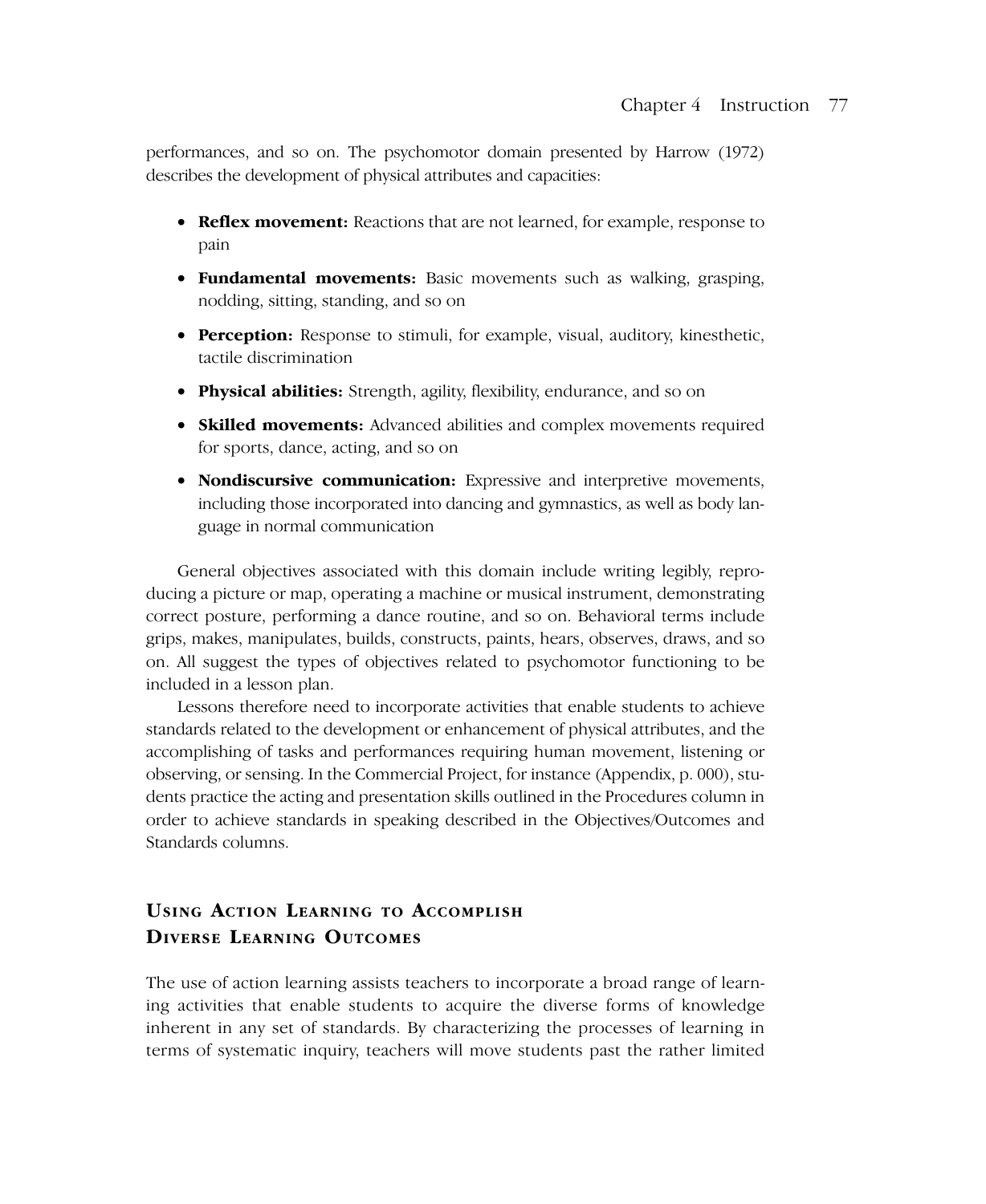routines of memorization and recall to actively engage the more exciting possibilities involved in processes of systematic inquiry. The diverse forms of knowledge and array of skills they learn will provide tools of investigation, analysis, and application that will stay with them for life.

We might envisage the Look–Think–Act sequence as encompassing the following domains of knowledge:

**Look:** Acquiring knowledge

**Think:** Acquiring and using skills of comprehension, application, analysis, and evaluation

**Act:** Acquiring capacities related to application, synthesis, creation, and performance

As teachers implement lessons, therefore, action research frameworks assist students to engage a variety of learning and assessment strategies to ensure comprehensive and effective learning that extends their capabilities and enables them to reach high levels of attainment.

## **USING ACTION RESEARCH TO ENHANCE INSTRUCTION**

The beginning of the lesson is a time of anticipation, where teachers gain students' attention by informing them of the purposes and activities to come, and linking those to their past experiences and their interests. Often teachers will focus students' attention and put them in a receptive frame of mind by providing an "advance organizer"—an organizing framework of ideas or information—or asking questions that stimulate the students' imagination. In this initial phase of the lesson, the teacher will therefore:

- **Look:** Review the lesson plan and observe students to ensure their attention is focused
- **Think:** Select appropriate information and elicit questions
- **Act:** Use a variety of means to focus student attention—present information, demonstrate an activity, display a picture or video clip, ask eliciting questions, and so on

As the lesson proceeds, the teacher informs students about learning activities in which they will engage and tasks they must perform. Teachers use the Look–Think– Act routine to review the progress of the lesson, observe and assess student performance, and plan continuing steps to extend or remediate student learning.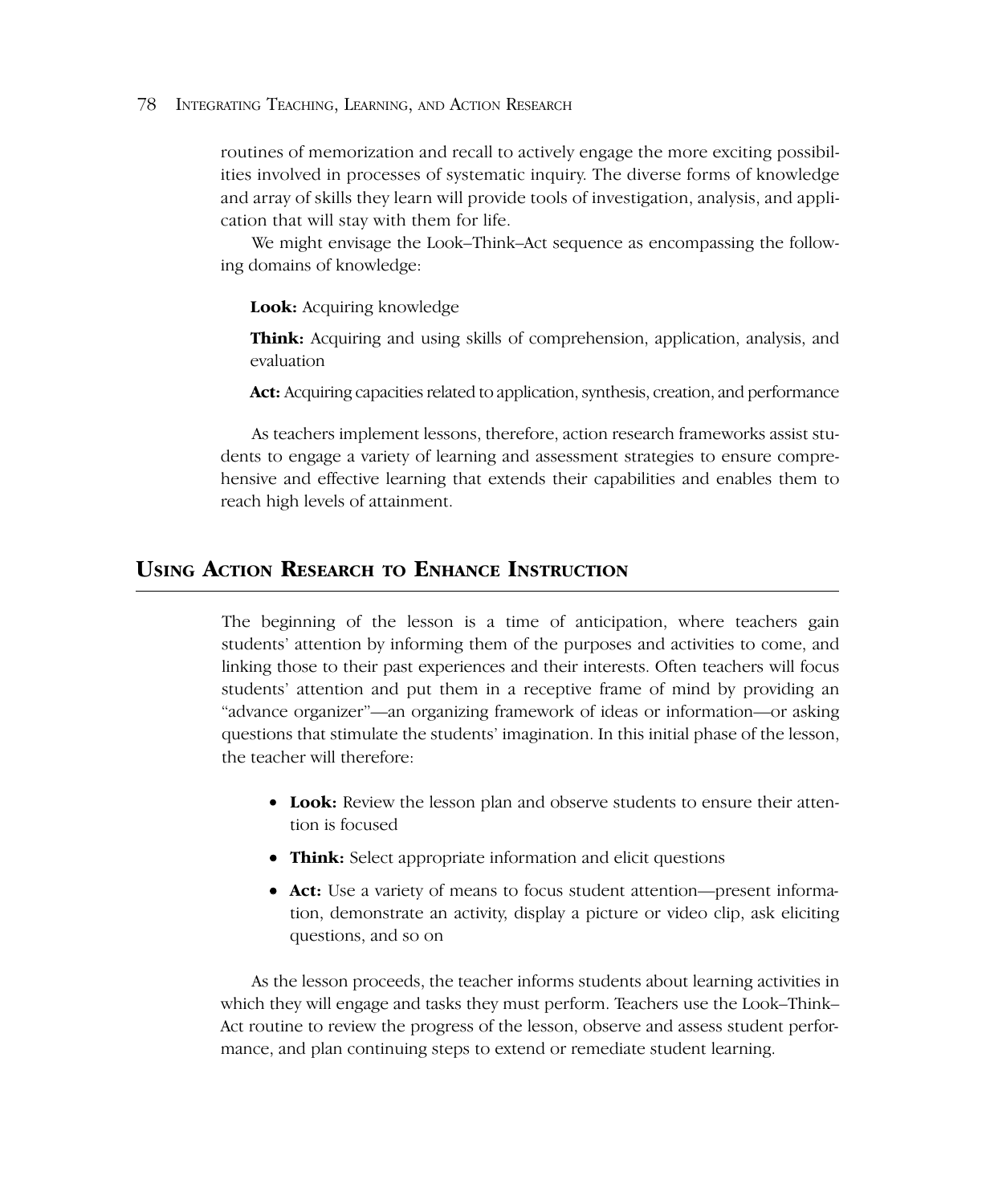## **INSTRUCTION: OBSERVING AND ASSESSING STUDENT LEARNING**

As students engage in learning activities, teachers need to keep track of the multiple activities in which the class is engaged and the progress of each child. They must carefully observe students' work and evaluate their performance, identifying children who are not engaged, who are performing poorly, or who appear to misunderstand what they are supposed to be doing (LOOK). As they observe these events, they will consider the nature of problems students are experiencing (THINK) and what they need to do to take remedial action (ACT). This cyclical activity is repeated throughout a lesson till students accomplish desired outcomes and the objectives of the lesson are achieved.

An action research cycle assists teachers to systematically monitor student activity and progress (see Figure 4.5). Teachers will:



**Figure 4.4** Instruction: Observing and Assessing Student Learning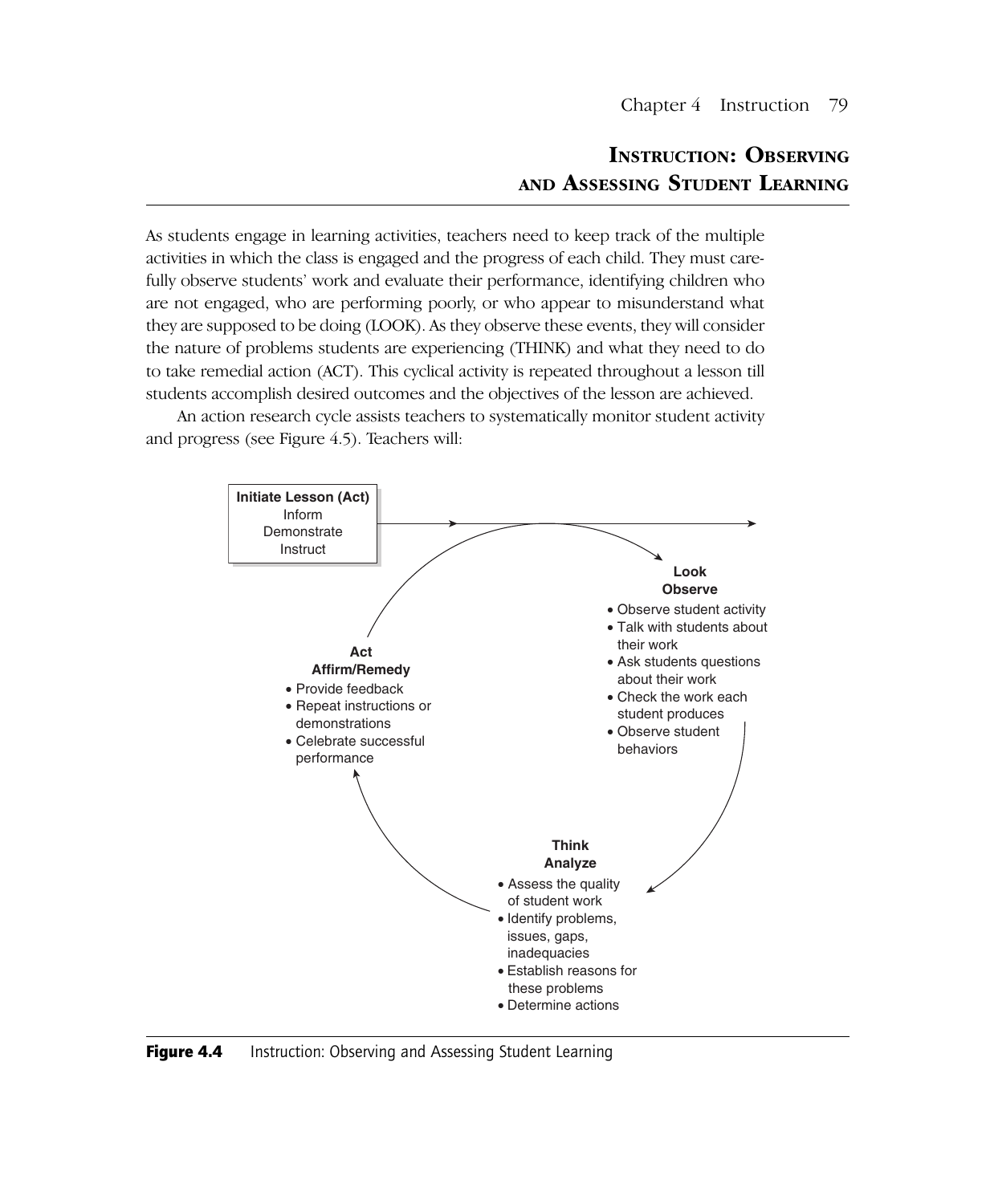- **Look:** Observe student activities, behavior, and performance
- **Think:** Identify the cause of inadequate performances or inappropriate behaviors or actions
- **Act:** Take action to affirm student learning, and remedy gaps or inadequacies in student performance

## **LOOK: OBSERVING STUDENT ACTIVITY, PERFORMANCE, AND BEHAVIOR**

With so many students engaged in activity, teachers must constantly be alert to the nuances of action and behavior. They need to constantly be aware of what is happening, what the students are doing, and how well they are accomplishing their assigned activities. Even if the whole class is listening to a presentation or watching a video, the teacher must be aware of the ways in which students are engaging the activity—whether they are focusing on it, whether they understand it, whether they find it interesting, or whether they struggle to maintain their attention.

Observation is therefore one of the key tools of the teacher, enabling him or her to see what is happening and to roughly assess the progress of each student, or the quality of the student's work. Teachers need to be aware of the direct signals of poor behavior, but also to read the subtleties of nonverbal communication body language—that signals "where students are at."

But observation is often insufficient, and teachers need to engage in conversations and discussions with students to ascertain the degree of understanding they have attained, or to understand why students are unable to perform adequately or appropriately.

Teachers will monitor student progress throughout a lesson, therefore, by:

#### *Observing*

Teachers will watch students perform assigned activities. They will note:

- The children who are "on task"
- The quality of student performance
- Students who are having difficulty
- The nature of the difficulties they experience in understanding information or performing tasks
- The degree of student interest
- The general behavior of students—engaged, disengaged, bored, restless, and so on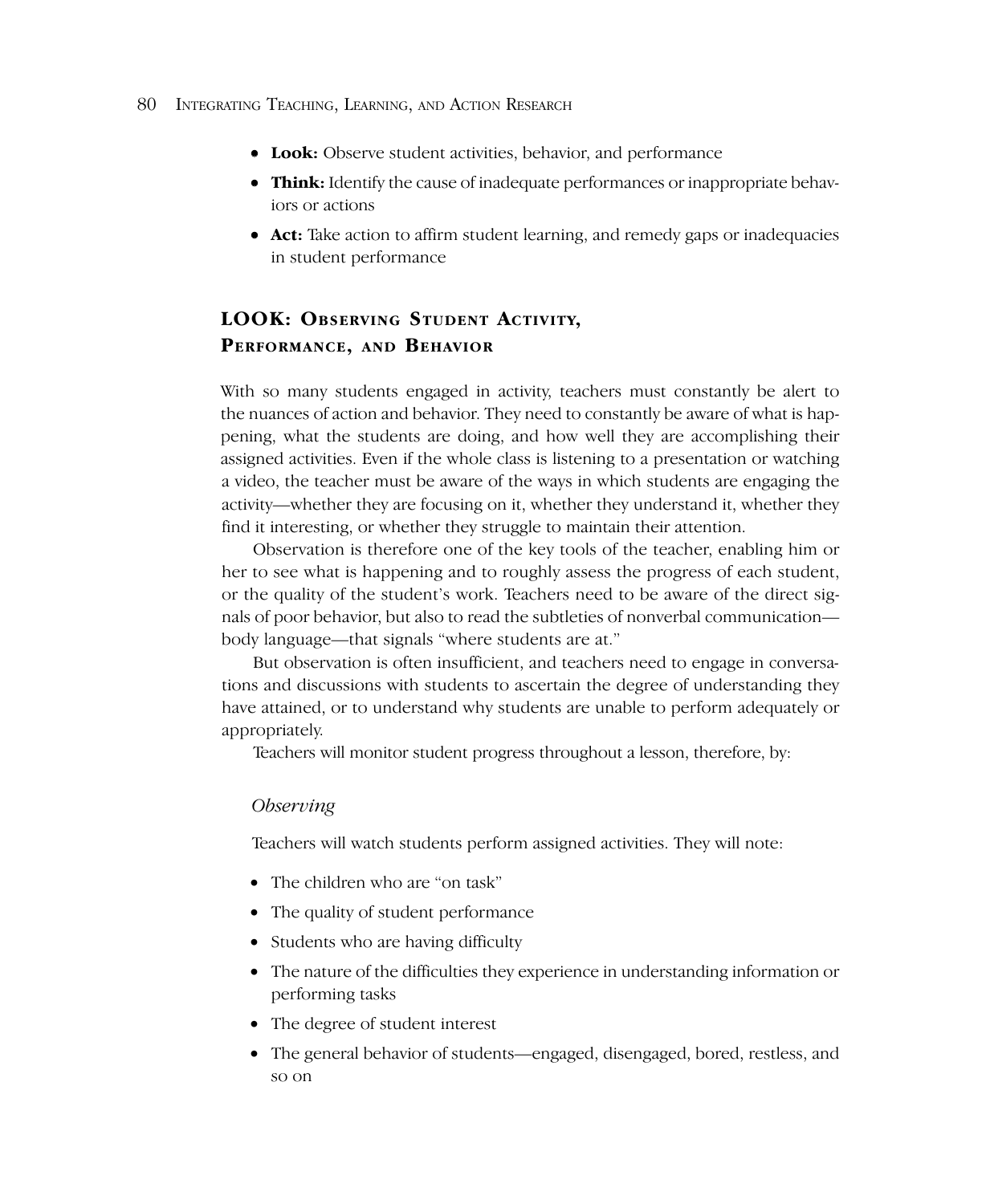#### *Asking Questions*

Teachers ask questions to clarify the nature of student activities. They will:

- Ask questions that enable students to comment on their work
- Ask questions to assess student level of understanding of content or process
- Elicit and listen to student comments about their work
- Ask questions to push students' thinking boundaries

#### $C$  **HECKING** STUDENT PROGRESS

In the first days of my practice teaching, I stood at the front of the class and observed the students engaged in activity. From time to time I would stop their activity and provide comment or clarifying instructions, based on my observations of what I could see of their work. When they had completed the work, I would give a short test or have them display their work so that I could assess their progress.

My mentor teacher suggested I note the way he monitored student activity. As they worked, he walked around the room, looking at their work as they sat at their desks, asking questions, and providing assessments or clarifying comments about the activity in which students were engaged. Sometimes he would have students stop their work and speak to the class, giving instructions or making comments that would clarify the activity in which they were engaged, or encouraging them to improve the quality of their work. The children usually were very responsive to his instruction as he spoke directly to issues or problems that were common to many of the children in the class. They appreciated the personal attention, and their work generally proceeded without the disruptions that were much more common in my early lessons.

The busy and productive hum of his classes was in marked contrast to the ragged questioning and comments that consistently disrupted student activities during my sessions. This provided me with a model of a more effective way of checking student progress and providing more effective feedback.

 $-F.S.$ 

## **THINK: ASSESSING STUDENT PERFORMANCE OR BEHAVIOR**

In a general sense teachers constantly monitor the progress of a lesson, asking "How are things going in this lesson?" As they observe student activities and behavior and talk with students about their work, therefore, they gain an understanding of how well the students understand the information or perform the required activities. Teachers also need to interpret the information gained, to assess each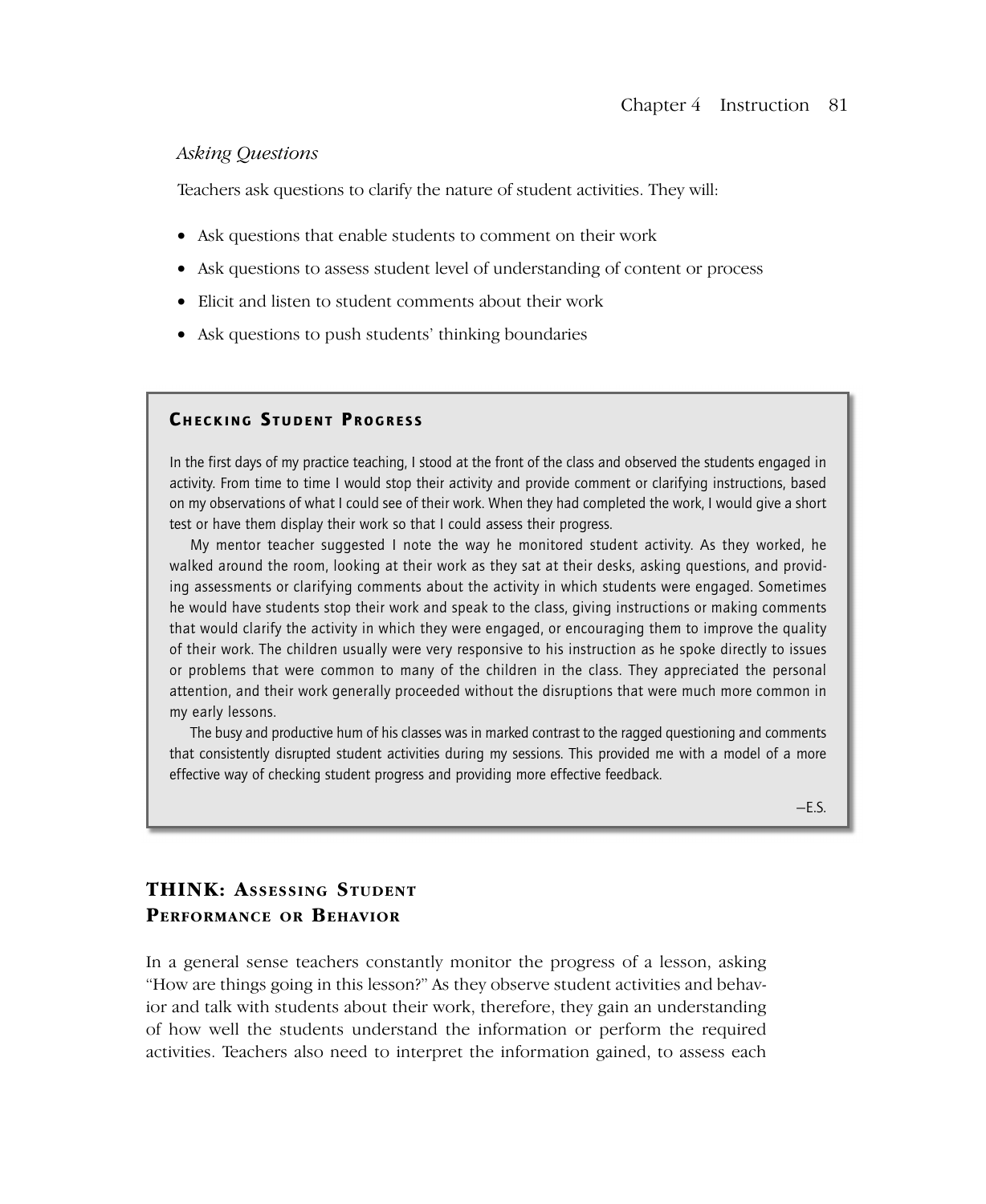student's performance. They therefore engage in a process of reflection and analysis to understand the nature of the problems they are observing. As teachers observe students' activities, therefore, they will:

#### *Analyze*

- Identify problems, issues, gaps, or inadequacies in student work
- Establish reasons for these problems, for example, lack of understanding, carelessness, and so on.
- Identify key issues requiring an instructional process

#### *Assess*

- Evaluate the quality of each student's work
- Assess whether students understand the content of the work
- Assess whether students are clear about the activities they need to engage

## **PEDAGOG I C A L WAT C H F U LNE S S**

In a recent class one of my students commented on the way I monitored my students. "I notice the way you watch us as we work. You really seem to keep an eye on us; to notice what we are doing. You always seem to have a comment to make at the right time. I really like the way you do that. You seem to understand what is happening to us as we work!"

It reminds me of the wonderful words of Ted Aoki, who suggests the need for us to be more properly oriented to what teaching is: an attitude of pedagogical watchfulness and pedagogical thoughtfulness. "A watchfulness that is filled with the hope that wherever they may be the students do well and be well, and no harm will befall them," "hope for the well-being of the departing student . . ." (Pinar & Reynolds, 1992, p. 26).

 $-E.S.$ 

#### **ACT: AFFIRMING AND REMEDIATING**

Teachers affirm student learning by providing positive feedback for good performance, and presenting advice that assists students to improve or extend their work. When teachers are clear on the nature of problems, their students experience they can succeed.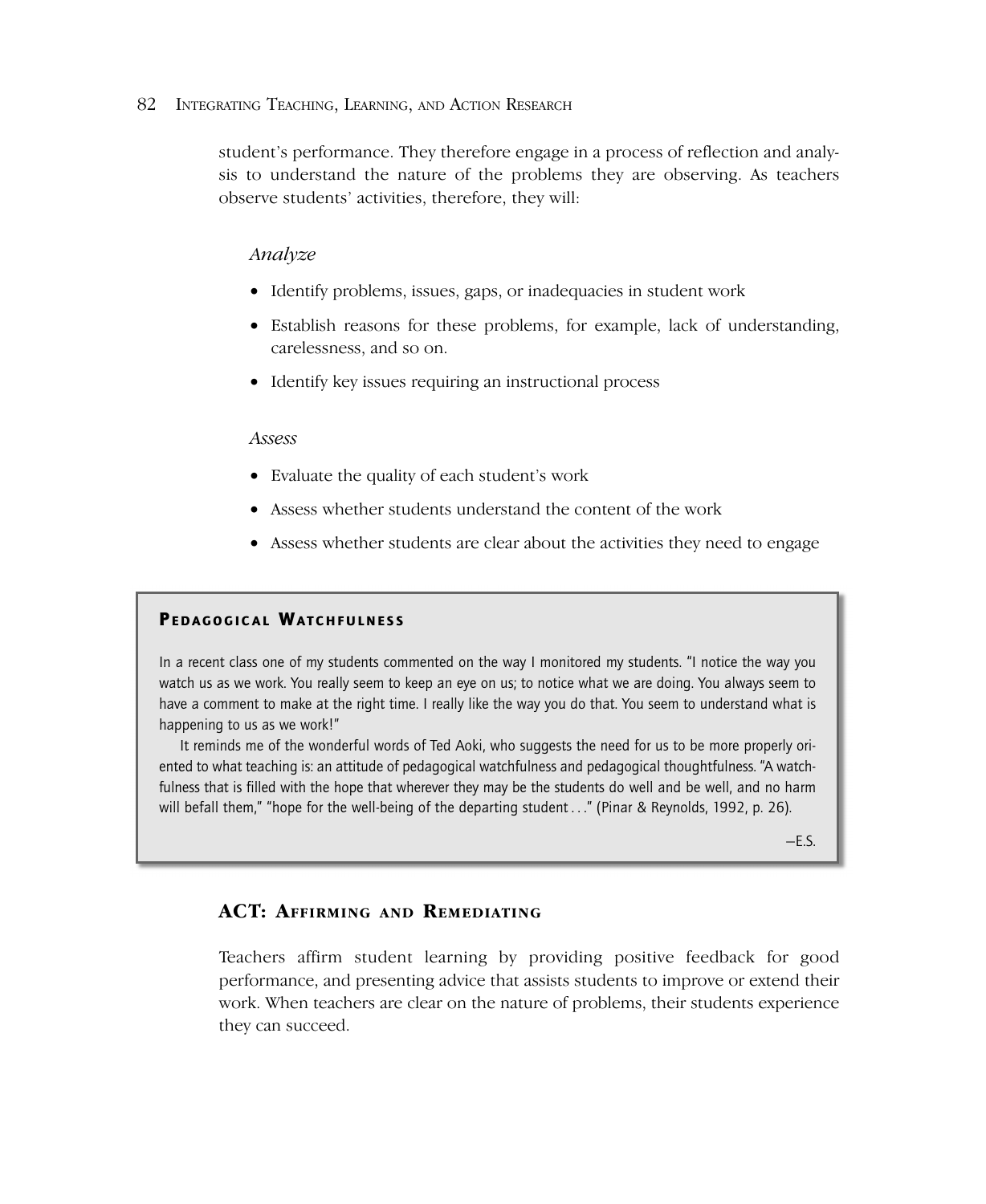#### *Reinforce Appropriate Performances or Behaviors*

Let students know what they are doing right. Use that as a starting place to move to issues with which they are having difficulty. Provide comments that reinforce the positive aspects of their performance. Ask students what they think about their work.

#### *Repeat Instructions*

In some circumstances it is clear that students do not understand clearly the nature or steps in the activity in which they are engaged. Teachers may repeat their instructions, clarifying issues that seem problematic and sometimes providing more detailed guidance. Sometimes peers can assist here.

#### *Demonstrate*

Show students what to do. You can demonstrate a procedure, a process, or an activity so they know how it is done. This is especially important where skill development is required. Students should copy the process, but insert their own content. Merely copying a teacher-produced activity is a poor basis for learning.

#### *Celebrate Success*

Find ways of celebrating students' successful performance. Positive comments or some form of recognition encourages students. Children sharing their work to the class is another way to celebrate successful work.

## **CASE EXAMPLE 4.1: PUBLIC SPEAKING (II)— A DIRECT INSTRUCTION LESSON**

The description of this lesson provides an example of the ways that the Look–Think– Act action research framework assisted the teacher to organize and monitor the ongoing teaching/learning activities in her classroom.

The description enables the reader to see how the teacher used the Look– Think–Act process to extend the lesson on persuasive speaking presented in the previous chapter.

As with previous examples, the Look–Think–Act elements are not always sequential. Teachers may cycle between Look and Think a number of times, for instance, before an "Act" is engaged. The important issue is to keep track of the different processes involved—whether students or teacher are acquiring information (Look), analyzing or sorting and selecting (Think), or engaging some activity (Act).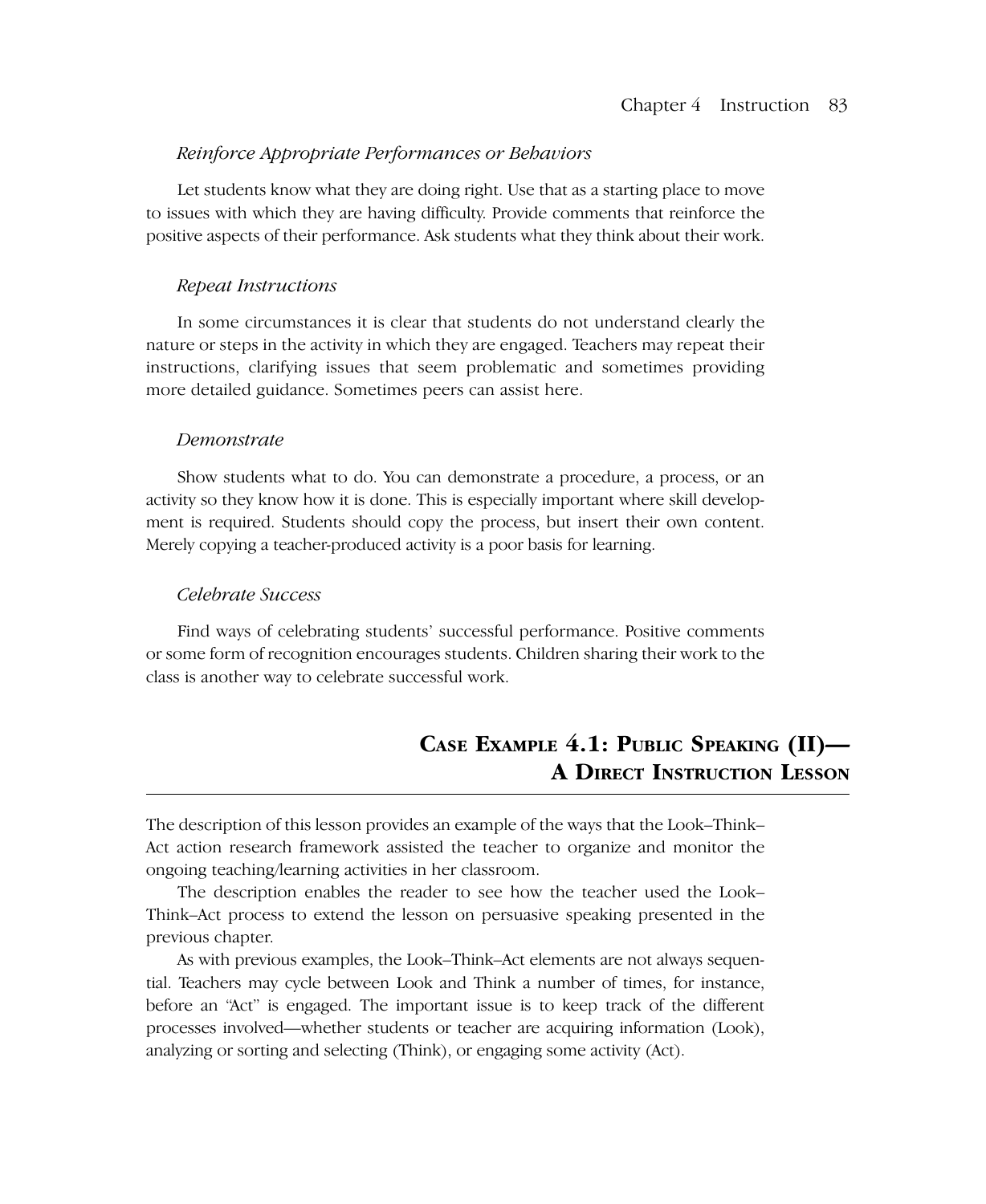**Subject**: Language Arts

#### **Grade**: 7

**Unit**: Public Speaking

**Topic**: Persuasive Speech

**Duration: Four 90-Minute Class Periods** 

#### **New Jersey State Standards**

3.2 *Writing:* D. Writing Forms, Audiences, and Purposes

3.3 *Speaking:* A. Discussion. B. Questioning and Contributing. C. Word Choice. D. Oral Presentation

**Materials**: Papers, pencils, pens, direction sheet (guidelines for delivering a persuasive speech), pocket dictionary, topics for a persuasive speech, video of speeches, speech handout

**Accommodations/Modifications:** One-on-one instruction if necessary, peer tutors, provide step-by-step instructions, have appropriate reading materials, check on progress regularly, have an aide and assistive technology if possible, work with a special educator to modify instruction

**English Language Learner Strategies**: Peer tutors; labels in student(s)' language; word walls in native tongue and English; adapted texts; instructions and directions in representative/native language if possible; utilization of visuals such as pictorial schematics, graphic organizers, charts to illustrate concepts, directions, and so on

| Objects/<br>outcomes                                                      | Teacher instruction                                                                                                                                                                                                                                                                    | Student learning                                                                                                              | Assessment                                                                                      |
|---------------------------------------------------------------------------|----------------------------------------------------------------------------------------------------------------------------------------------------------------------------------------------------------------------------------------------------------------------------------------|-------------------------------------------------------------------------------------------------------------------------------|-------------------------------------------------------------------------------------------------|
| Students will:<br>Recall the<br>elements of<br>persuasion.<br>Demonstrate | Look<br>Teacher asks students to recall the<br>effective elements of persuasion they<br>learned in the previous class.                                                                                                                                                                 | Look<br>Students respond with<br>effective elements of<br>persuasion they learned<br>previously.                              | Teacher will note<br>extent of student<br>understanding of<br>elements of<br>persuasive speech. |
| understanding<br>of persuasion by<br>preparing a<br>persuasive<br>speech. | <b>Think</b><br>Teacher asks students to identify<br>elements in their own speeches by<br>putting a star next to each element.<br>Look<br>Teacher asks students how speakers<br>hold their attention during a speech.<br>Act<br>Teacher lists student-identified<br>elements on board. | Think<br>Students identify each<br>element they find in<br>own speeches.<br>Act<br>Students mark each<br>element with a star. | Students note<br>understanding and<br>clarity on a scoring<br>quide.                            |

#### PHASE 1: PRESENTATION—Anticipatory Set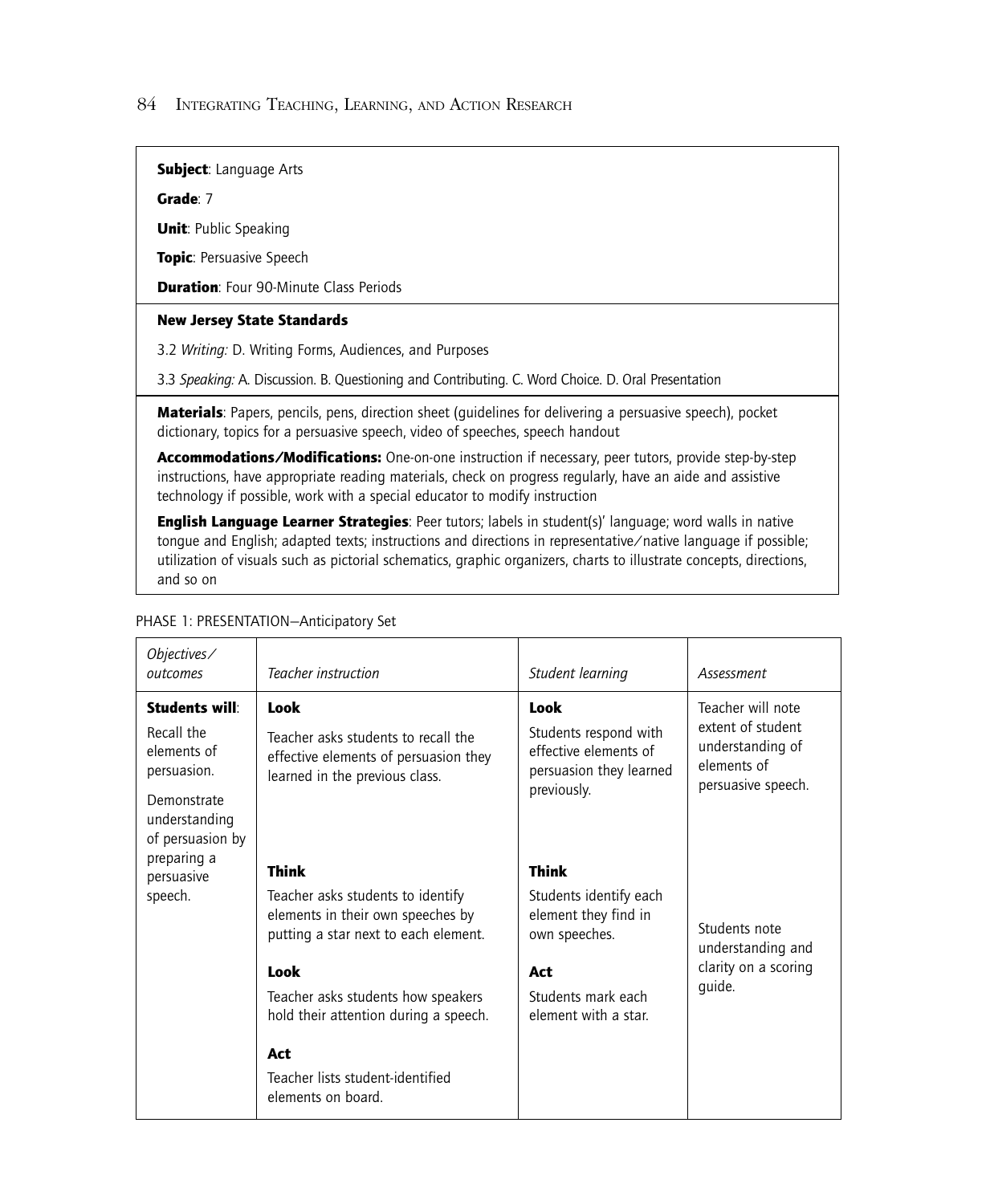| Objectives/<br>outcomes                                                | Teacher instruction                                                                                                                                                                                         | Student learning                                                                                           | Assessment                                                             |
|------------------------------------------------------------------------|-------------------------------------------------------------------------------------------------------------------------------------------------------------------------------------------------------------|------------------------------------------------------------------------------------------------------------|------------------------------------------------------------------------|
| Students will:<br>Define the<br>elements of<br>persuasive<br>speaking. | <b>TEACHER INPUT</b><br>Act<br>Teacher identifies and defines additional<br>key elements of effective persuasive                                                                                            | Look<br>Students note elements<br>of persuasive speaking.                                                  |                                                                        |
| Identify the<br>elements of<br>good speaking.                          | speaking and lists them on chalkboard.<br>Look<br>Teacher asks students to suggest a<br>summary definition of each element.<br>Teacher provides examples of key<br>elements, utilizing video of persuasive  | Think<br>Students suggest<br>definitions for each<br>element.                                              |                                                                        |
|                                                                        | presentations<br><b>Think</b><br>Teacher asks students to discuss how<br>speakers hold an audience's attention-<br>body language, articulation,<br>pronunciation, pitch, speed, pauses and<br>volume.       | Act<br>Students engage in<br>discussion about what<br>speakers do to hold an<br>audience's attention.      |                                                                        |
|                                                                        | <b>MODELING</b><br>Act<br>Teacher presents a speech, accentuating<br>the elements of effective persuasive<br>speaking.                                                                                      | Look<br>Students listen to speech.                                                                         |                                                                        |
|                                                                        | <b>CHECK FOR UNDERSTANDING</b><br>Think/Act<br>Teacher asks students questions about<br>the elements of effective speaking,<br>beginning with basic knowledge and<br>advancing to critical thinking levels. | Think/Act<br>Students answer<br>questions demonstrating<br>their understanding of<br>elements of effective | Teacher assesses<br>levels of<br>understanding of<br>elements for each |
|                                                                        | Teacher reviews poorly understood<br>concepts before engaging the class in a<br>practice exercise.                                                                                                          | speaking.                                                                                                  | student.<br>Responses to<br>questions indicate<br>level of             |

PHASE 2: PRESENTATION—Input/Modeling, Checking, Practicing

*(Continued)*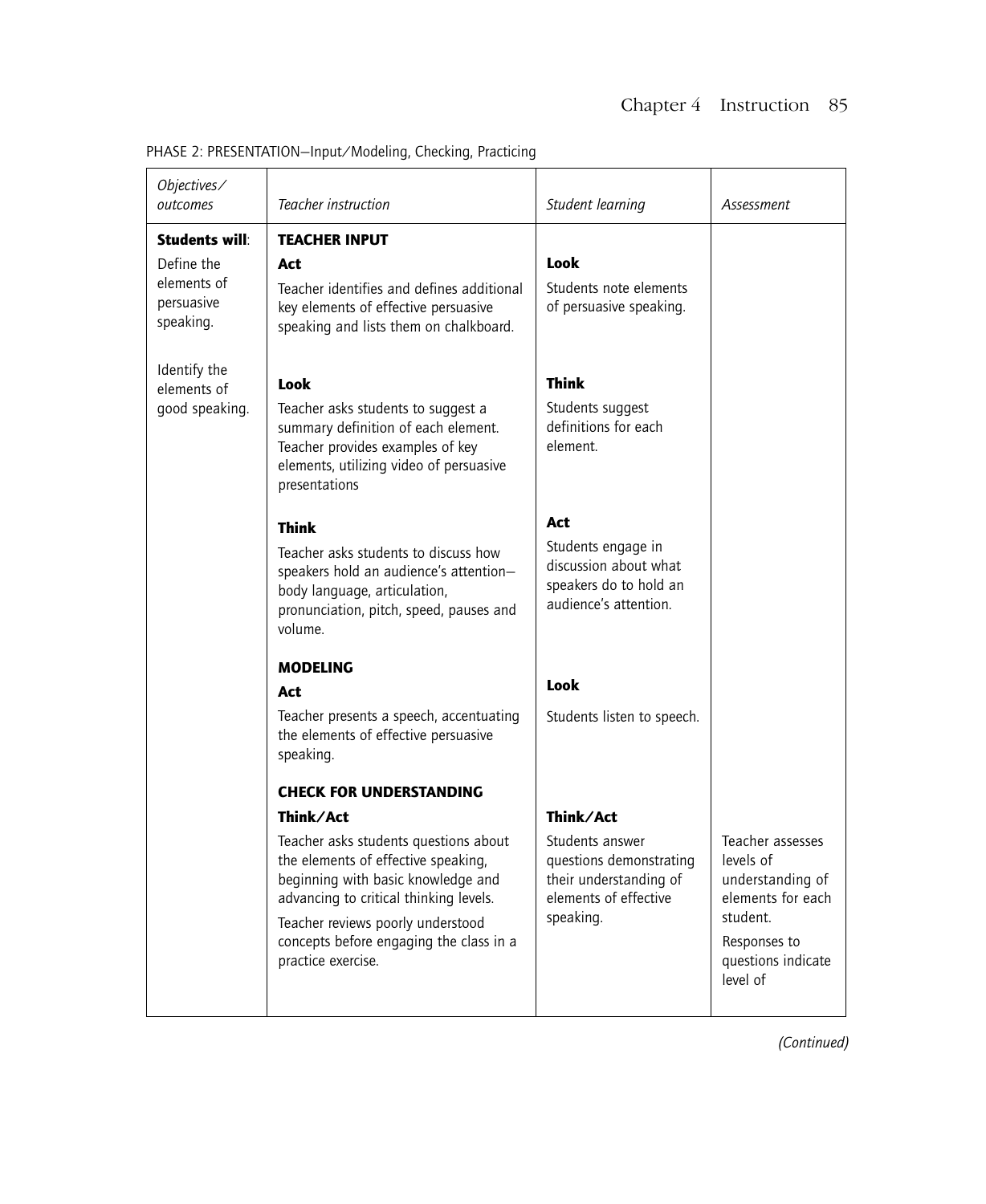| PHASE 2: (Continued) |  |
|----------------------|--|
|                      |  |

| Objects/<br>outcomes                                                                                                                                                                       | Teacher instruction                                                                                                                                                                                                                              | Student learning                                              | Assessment                                                                                                |
|--------------------------------------------------------------------------------------------------------------------------------------------------------------------------------------------|--------------------------------------------------------------------------------------------------------------------------------------------------------------------------------------------------------------------------------------------------|---------------------------------------------------------------|-----------------------------------------------------------------------------------------------------------|
|                                                                                                                                                                                            | <b>GUIDED PRACTICE</b><br>Act                                                                                                                                                                                                                    | Act                                                           | understanding<br>and need for<br>clarification.                                                           |
| <b>Students will:</b><br>Demonstrate<br>appropriate<br>public speaking<br>and listening<br>skills-body<br>language,<br>articulation,<br>pronunciation,<br>pitch, speed,<br>pauses, volume. | Teacher instructs students to work in<br>pairs to read their prepared speech to<br>each other to check for clarity and<br>understanding.<br>Teacher circulates, listening and<br>intervening when necessary to make<br>comments and corrections. | Students practice their<br>speeches with student<br>partners. | Students check for<br>clarity and<br>understanding,<br>using the scoring<br>quide assigned<br>previously. |

PHASE 3: PRACTICE (Independent Practice): Review, Reflect, Construct/Perform

| Objects/<br>outcomes                                                                                                                                                                | Teacher instruction                                                                                                                                                                 | Student learning                                                                                                                                                                                                                                      | Assessment |
|-------------------------------------------------------------------------------------------------------------------------------------------------------------------------------------|-------------------------------------------------------------------------------------------------------------------------------------------------------------------------------------|-------------------------------------------------------------------------------------------------------------------------------------------------------------------------------------------------------------------------------------------------------|------------|
| Students will:<br>Demonstrate<br>appropriate<br>public speaking<br>and listening<br>skills-body<br>language,<br>articulation,<br>pronunciation,<br>pitch, speed,<br>pauses, volume. | <b>INDEPENDENT</b><br><b>PRACTICE</b><br>Act<br>Teacher instructs students<br>to practice their speeches<br>at home. She provides a<br>framework of activities for<br>this purpose. | <b>INDEPENDENT</b><br><b>PRACTICE</b><br>Students practice<br>speech at home, to<br>prepare them for<br>delivery in class.<br>Look<br>Review the speech script<br>they have written.<br><b>Think</b><br>Note gaps or errors and<br>modify the script. |            |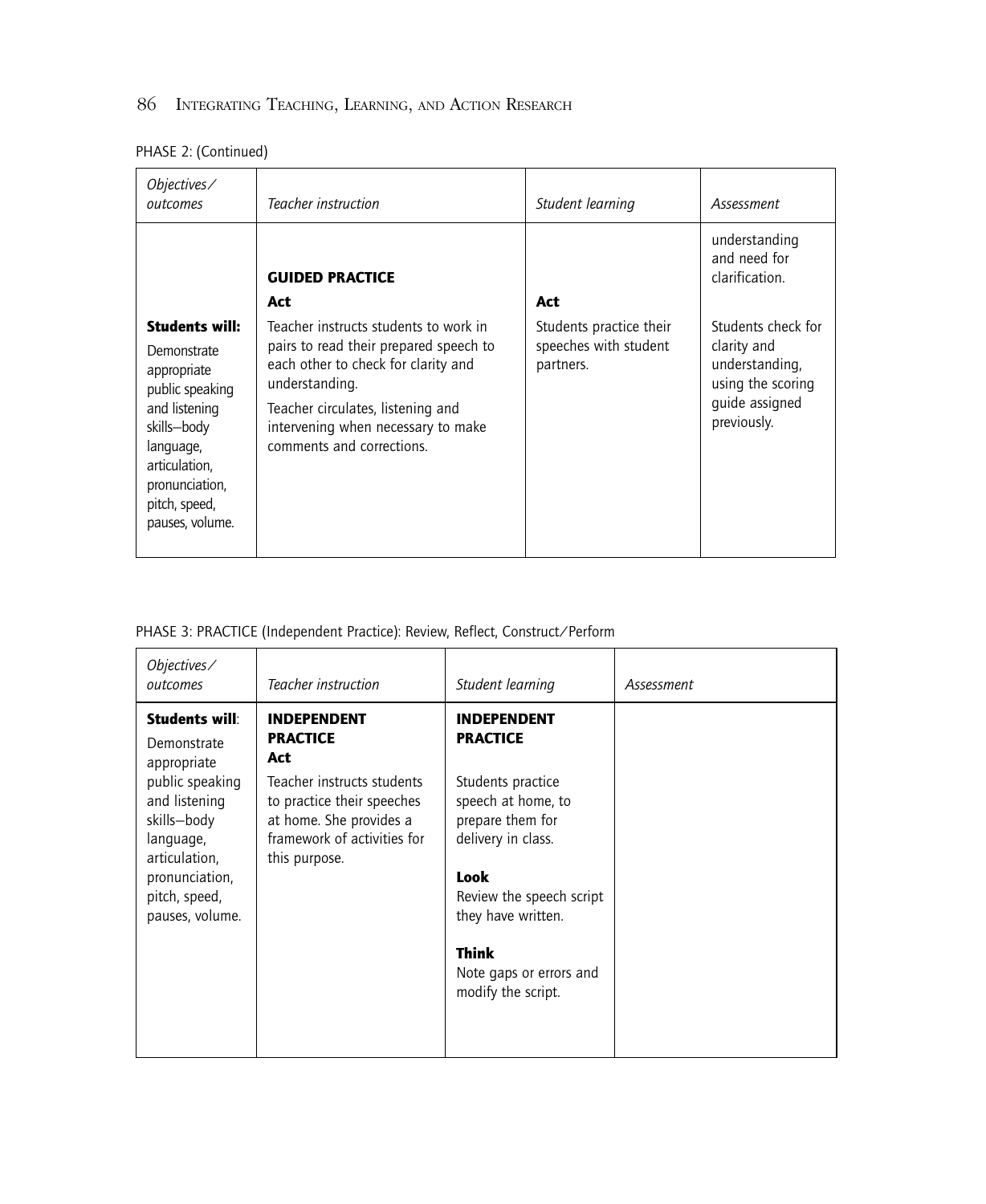| Objectives/<br>outcomes | Teacher instruction                                       | Student learning                                                                                                                                               | Assessment                                                                                                                                                |
|-------------------------|-----------------------------------------------------------|----------------------------------------------------------------------------------------------------------------------------------------------------------------|-----------------------------------------------------------------------------------------------------------------------------------------------------------|
|                         |                                                           | Act<br>Present speech to<br>members of their family<br>or friends.                                                                                             |                                                                                                                                                           |
|                         |                                                           | Look/Think<br>Discuss the<br>effectiveness of the<br>speech with their<br>audience, taking<br>particular note of the<br>elements of good<br>persuasive speech. |                                                                                                                                                           |
|                         |                                                           | Act<br>Repeat the<br>performance until the<br>speech is performed<br>effectively.                                                                              |                                                                                                                                                           |
|                         | <b>PERFORMANCE</b>                                        | <b>PERFORMANCE</b>                                                                                                                                             |                                                                                                                                                           |
|                         | Look/Think                                                | Act                                                                                                                                                            |                                                                                                                                                           |
|                         | Teacher observes and<br>assesses student<br>performances. | Each student presents<br>his/her speech to the<br>class.                                                                                                       | Teacher and students assess<br>adequacy of graphic organizer,<br>script, and speech, identifying<br>strengths and weaknesses, errors,<br>or deficiencies. |
|                         |                                                           |                                                                                                                                                                | Teacher provides a written<br>assessment and commentary on<br>each student's work.                                                                        |

## **CONCLUSION**

The apparently simple task of instruction masks a more complex process of education that provides teachers with the challenging task of dealing with a multitude of issues in order to accomplish effective student learning. As this chapter suggests, the busy hum of a productive classroom can only be accomplished by taking into account all of the factors that come to bear on a student's progress through schooling. Teachers need to take into account the natural capacities of their children, the body of knowledge and skills they acquire in the course of their early family and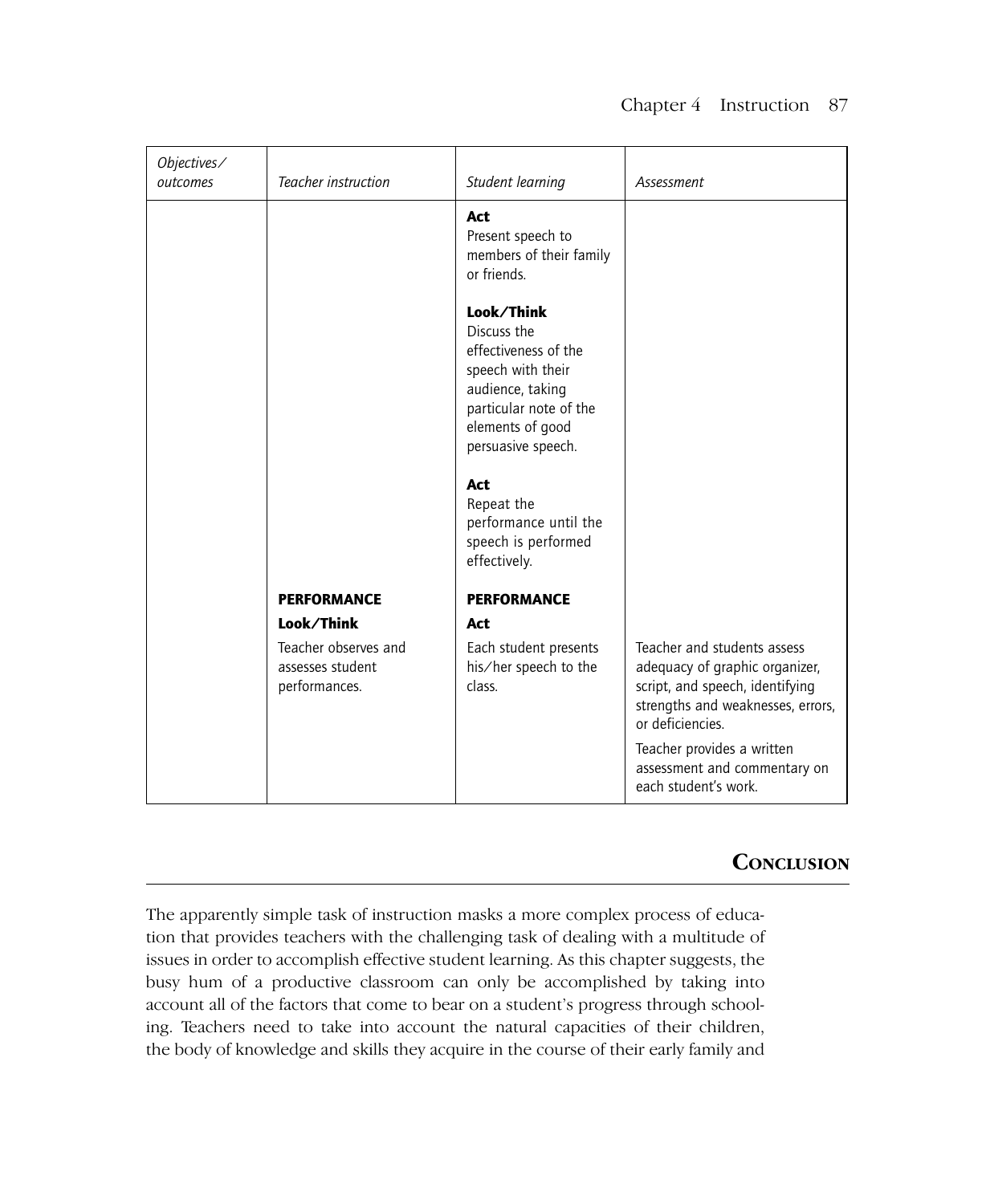community experience, and the extensive body of knowledge that is incorporated into any school curriculum. Action research, as a process of inquiry, assists teachers to keep track of this array of issues so they are able to provide interesting and exciting lessons that engage their students and enable them to accomplish learning to the full extent of their capabilities. The following lesson provides an example of the way this happens, using continuing cycles of Look–Think–Act to monitor the progress of students through the activities and events comprising a persuasive teaching lesson.

## **LEARNING RESOURCES**

#### **R E F L E C T I O N**

- 1. **Look**: Review the conditions of learning in this chapter.
	- **Think**: Identify the main issues that affect children's learning.
	- **Act**: Discuss these issues with a partner or some partners, and list how this information influences lesson planning.
- 2. **Look**: Review the domains of knowledge presented in this chapter.
	- **Think**: Identify the different types of activities required for students to learn knowledge or skills in each domain.
	- **Act**: Discuss and record with a partner or some partners the way that this information should be included in lesson planning.
- 3. **Look**: Review the Look–Think–Act cycle for reviewing student learning.
	- **Think**: Identify the main ways that teachers can monitor student learning.
	- **Act**: Discuss and record with partners the actions needed to (a) assess student performances and (b) identify and remediate weaknesses.

#### **W e b S i t e s**

#### **Review on Effective Instructional Methods From Educational and Psychological Research:**

http://findarticles.com/p/articles/mi\_m0FCG/is\_1\_32/ai\_n13670698

The site offers a review of effective instructional methods from educational and psychological research.

#### **Empowering New Teachers: Bank Street College of Education:**

www.edutopia.org/bank-street-video

The Bank Street College provides aspiring educators new and innovative practice, with a focus on experiential learning, classroom immersion, and mentoring.

#### **Monitoring Student Learning in the Classroom:**

www.nwrel.org/scpd/sirs/2/cu4.html

This site identifies the practice of monitoring student learning as an essential component of high-quality education.